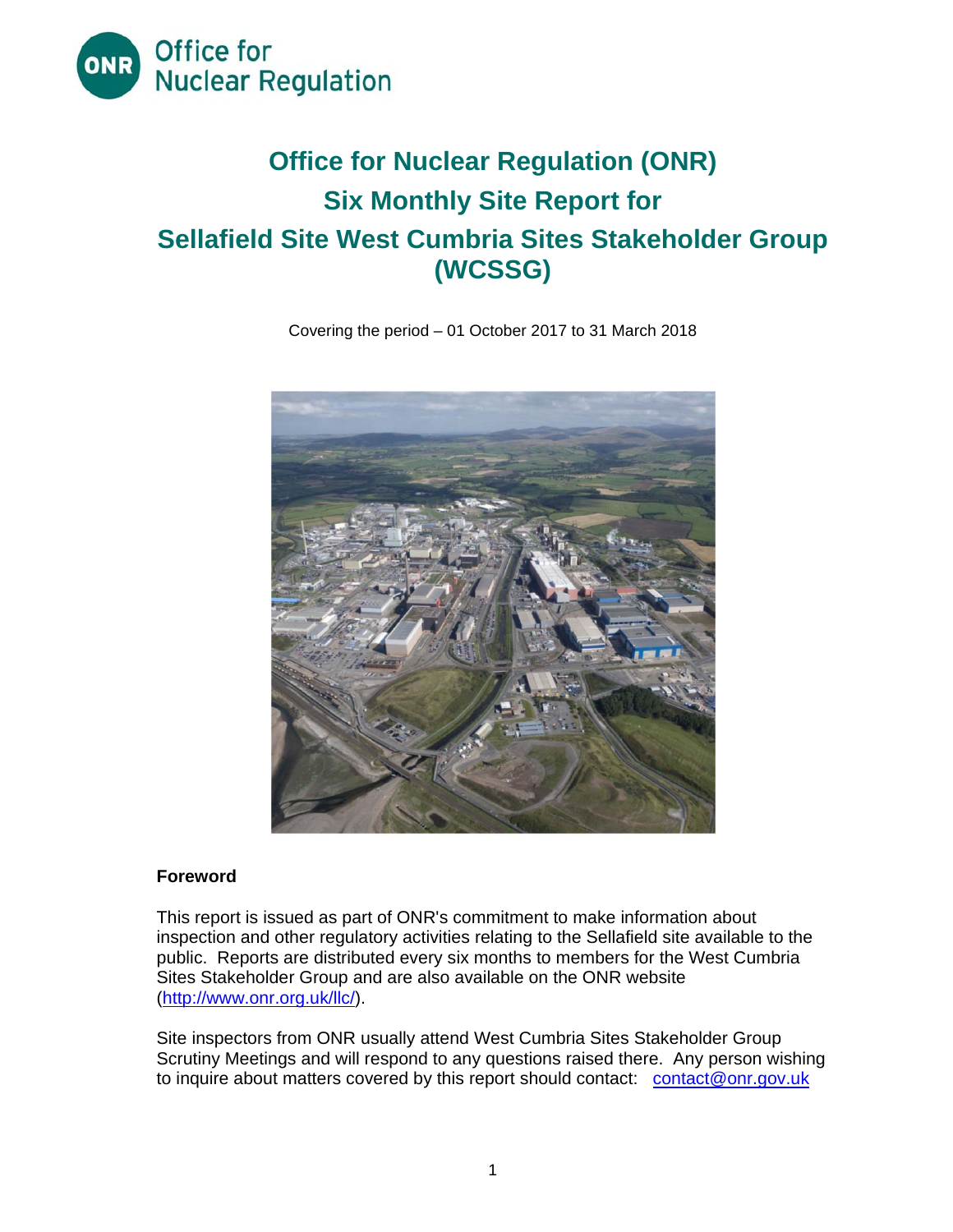# **TABLE OF CONTENTS**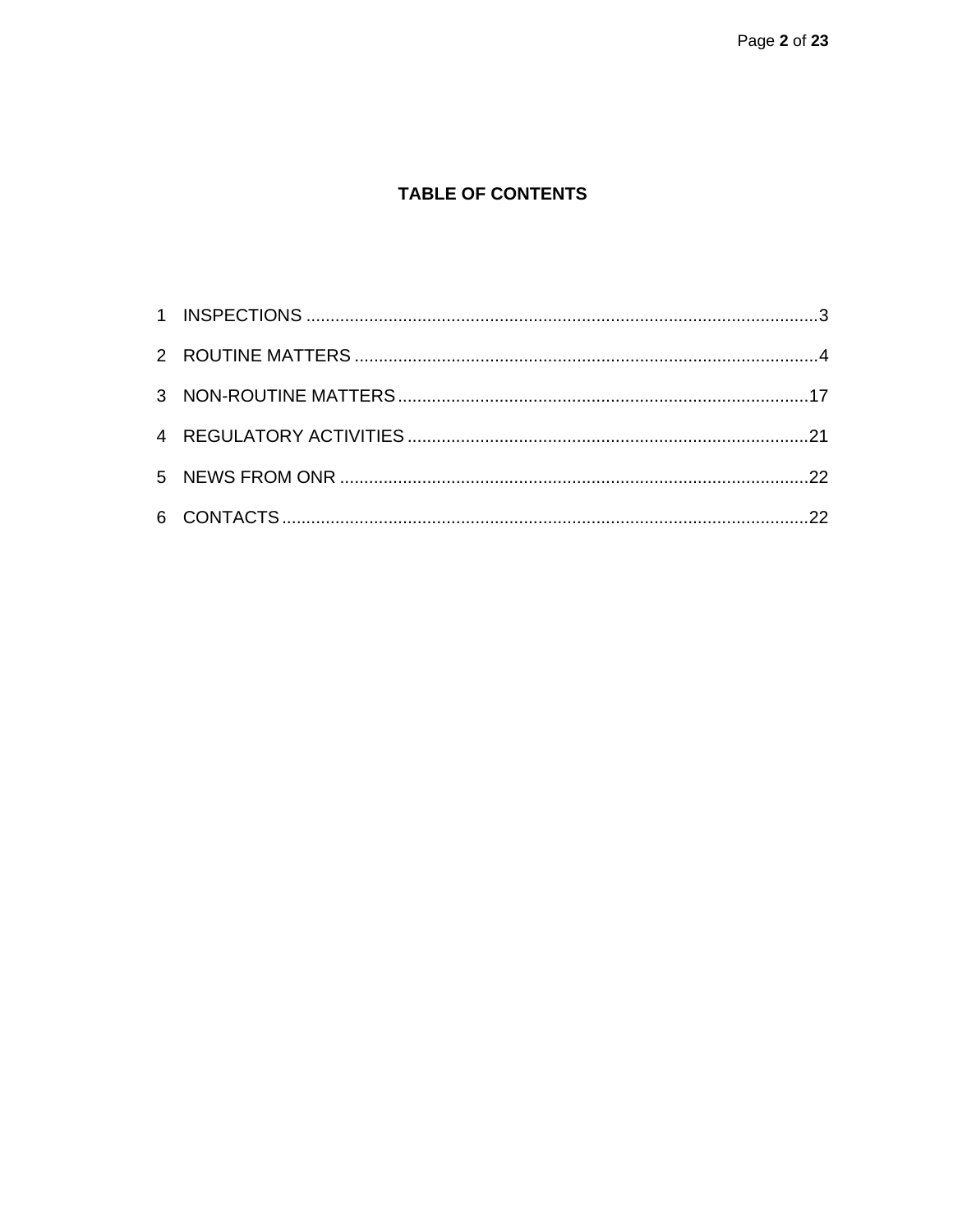# **1 INSPECTIONS**

# **1.1 DATES OF INSPECTION**

ONR nuclear safety inspectors made inspections on the following dates during this quarter:

| Period -<br>01 October 2017<br>31 March 2018  | <b>October</b><br>2017      | <b>November</b><br>2017                            | <b>December</b><br>2017      | January<br>2018             | <b>February</b><br>2018      | <b>March</b><br>2018            |
|-----------------------------------------------|-----------------------------|----------------------------------------------------|------------------------------|-----------------------------|------------------------------|---------------------------------|
| <b>Special Nuclear</b><br><b>Materials</b>    | $30 - 31$<br><b>October</b> | 01<br>$14 - 15$<br>28-30<br><b>November</b>        | $13 - 14$<br><b>December</b> |                             | 15-1620<br><b>February</b>   |                                 |
| <b>THORP</b>                                  | $10 - 11$<br><b>October</b> | $14 - 15$<br><b>November</b>                       |                              | $16 - 17$<br>January        | 06-07<br><b>February</b>     | $13 - 14$<br><b>March</b>       |
| Decommissioning                               |                             | 07-08<br><b>November</b>                           | 05-06<br><b>December</b>     | 09<br>January               | $06-17$<br><b>February</b>   | $20 - 22$<br><b>March</b>       |
| <b>Magnox</b>                                 | 26<br><b>October</b>        | 28-29<br><b>November</b>                           | 13<br><b>December</b>        |                             | $21 - 22$<br><b>February</b> | 19-20<br><b>March</b>           |
| <b>Operational</b><br><b>Waste Facilities</b> | $3-5$<br><b>October</b>     | 03<br>$7 - 8$<br>09<br>14<br>16<br><b>November</b> | $5 - 7$<br><b>December</b>   | $16 - 18$<br><b>January</b> | $13 - 15$<br><b>February</b> | 01<br>$13 - 15$<br><b>March</b> |
| <b>Infrastructure</b>                         | $10 - 11$<br><b>October</b> | 21<br><b>November</b>                              | 11<br><b>December</b>        | 24-25<br>January            | 28<br><b>February</b>        | $13 - 14$<br><b>March</b>       |
| Corporate                                     |                             | 30<br><b>November</b>                              | 01<br><b>December</b>        | $30 - 31$<br>January        | $22 - 23$<br><b>February</b> |                                 |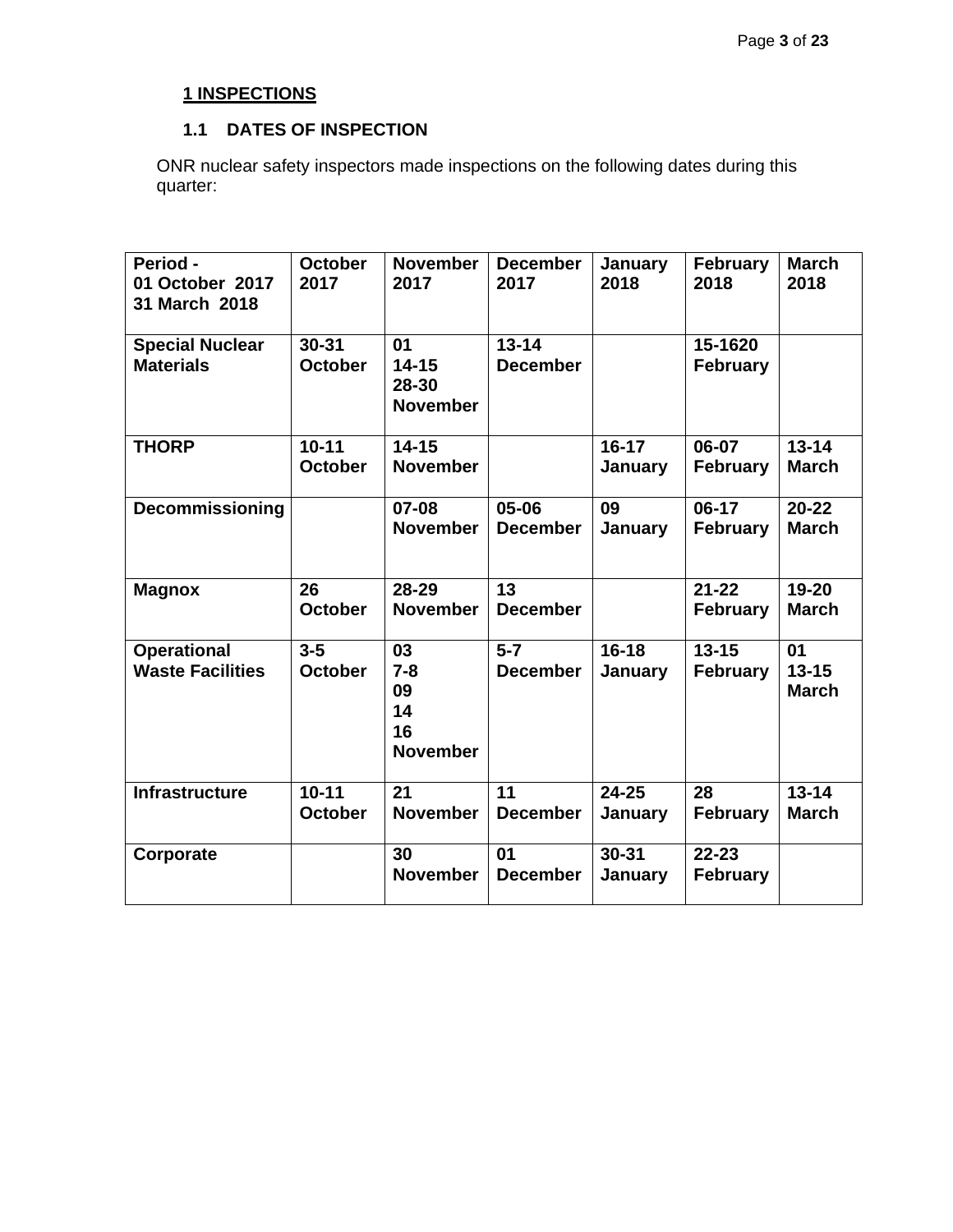# **2 ROUTINE MATTERS**

# **2.1 Inspections**

Inspections are undertaken as part of the process for monitoring compliance with:

- The conditions attached by ONR to nuclear site licences granted under the Nuclear Installations Act 1965 (NIA65) (as amended);
- The Energy Act 2013;
- The Health and Safety at Work etc. Act 1974 (HSWA74); and
- Regulations made under HSWA74, for example the Ionising Radiations Regulations 2017 (IRR17) and the Management of Health and Safety at Work Regulations 1999 (MHSWR99).

Inspections entail monitoring the licensee's actions in relation to incidents, operations, maintenance, projects, modifications, safety case changes and any other matters that may affect safety on the site. The licensee, Sellafield Ltd, is required to make and implement adequate arrangements under the conditions attached to the licence in order to ensure legal compliance. Inspections seek to judge both the adequacy of these arrangements and their implementation.

In general, ONR judged the arrangements made and implemented by the site in response to safety requirements to be adequate in the areas inspected. However, where improvements were considered necessary, the licensee made satisfactory commitments to address the issues, and our inspectors will monitor progress during future visits. Where necessary, ONR will take formal regulatory enforcement action to ensure that appropriate remedial measures are implemented to reasonably practicable timescales.

In this period, routine inspections at Sellafield Ltd covered the following:

# **Sellafield Compliance, Intelligence and Enforcement (SCIE) sub-division.**

The SCIE sub-division's objective is to seek evidence-based confidence that Sellafield Ltd is complying with its statutory obligations and that workers and the public are protected from the hazards of the site.

# **Routine Matters - Corporate Inspection Programme**

ONR's corporate inspection programme for the Sellafield site has three main areas of focus:

- Examining the adequacy of the arrangements that Sellafield Ltd has made to comply with its nuclear site licence, securing improvements as necessary; and
- Working with Sellafield Ltd to advise on, and support, its leadership and management for safety activities; and
- Overseeing Sellafield Ltd's organisational capability and management of organisational change.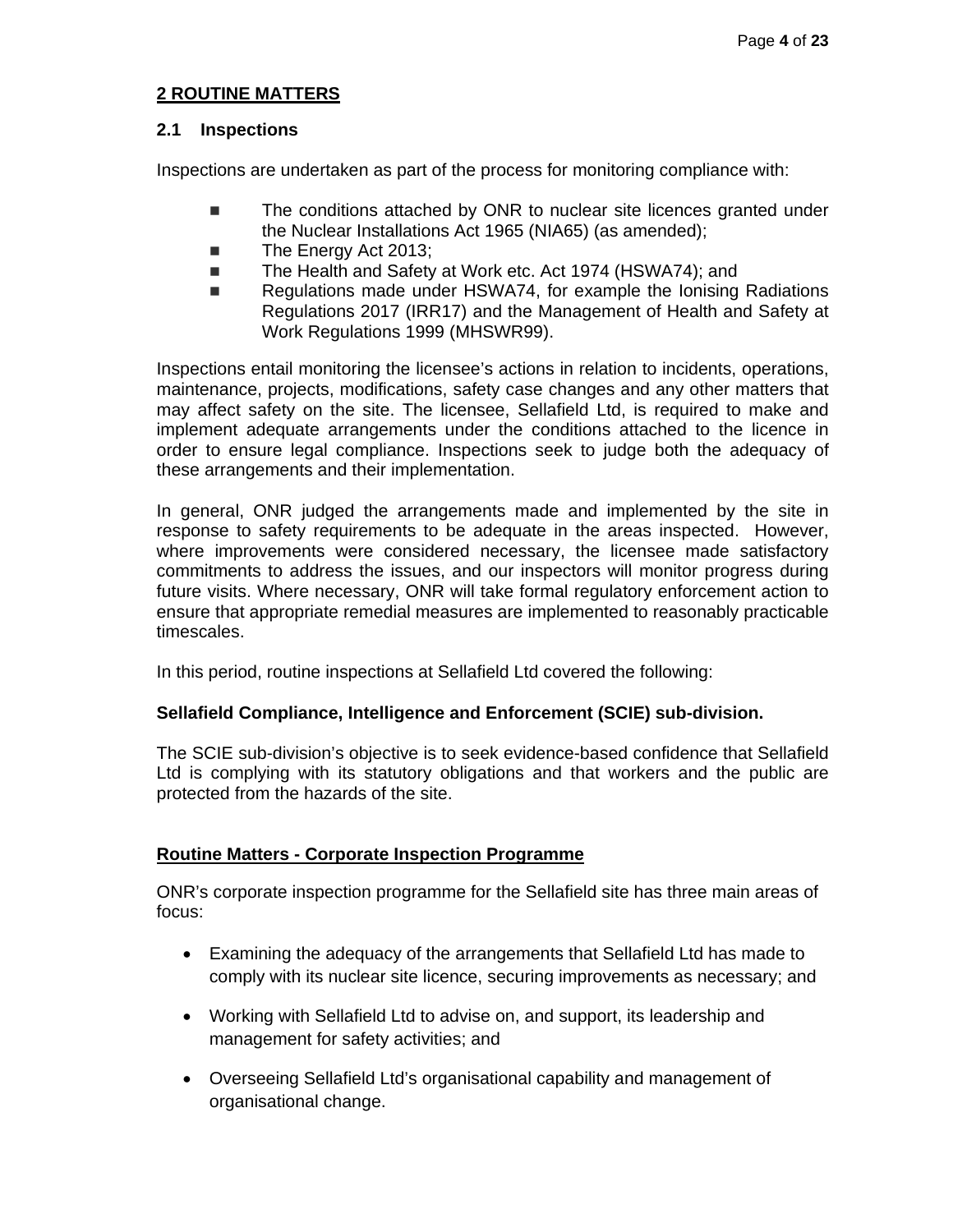ONR carried out a number of inspections of Sellafield Ltd's nuclear site licence compliance arrangements during the period covered by this report. ONR also continued to monitor and support delivery of the improvements identified during earlier inspections.

Licence condition arrangements inspections delivered during this period included Licence Condition (LC) 10; Training, LC 12; Duly authorised and other suitably qualified and experienced persons, LC 25; Operational records, and LC 15; Periodic review. ONR was satisfied that Sellafield Ltd's arrangements for compliance with Licence Conditions 10 and 12 are adequate. However in relation to Licence Conditions 25 and 15 ONR found significant shortfalls in the arrangements. With respect to Licence Condition 25, there were shortfalls in the clarity of roles and responsibilities, training and process assurance. With respect to Licence Condition 15, ONR found that Sellafield Ltd had revised its arrangements, previously approved by ONR, without seeking the required re-approval. Although ONR considers there is no safety impact here, this is a breach of licence condition requirements. In both cases ONR has raised Regulatory Issues to correct the compliance gaps.

During this period ONR closed Regulatory Issues relating to Sellafield Ltd's control and supervision of operations, management of temporary modifications, control and supervision of contractors, 'fit-for-purpose' approach to hazard and risk reduction, and implementation of the 2016 model change. Through other Regulatory Issues, ONR is seeking improvements in Sellafield Ltd's records management system, clarity of decommissioning strategy, and approach to disciplined operations.

ONR is continuing to monitor Sellafield Ltd's progress in addressing three open Regulatory Issues relating to leadership and management for safety (specifically: consistency of safety leadership, the design and implementation of the licensee's safety management system, and working level instructions). ONR is satisfied with Sellafield Ltd's progress on all three of these issues during this period.

During this period ONR has significantly increased its oversight of Sellafield Ltd's transformation plan. ONR is applying a targeted and proportionate approach to permissioning the organisational changes associated with this transformation. This includes Sellafield Ltd's introduction of a new operating model, later in 2018, which ONR will regulate via enhanced implementation, monitoring and control.

#### **Routine Matters – Magnox**

Within the Magnox Operating Unit (MOU), ONR carried out three planned Licence Condition (LC) Compliance Inspections within the wider Magnox OU, and one System Based Inspection (SBI) at the Magnox Reprocessing Facility. In addition an inspection was carried out for compliance with the Ionising Radiations Regulations 2017 (IRR17).

For the planned inspections, ONR judged that licensee compliance with LC22; Modification or experiment on existing plant; LC36; Organisational capability, LC35; Decommissioning and IRR17, were all rated Green (no formal action).

For the SBI of the glovebox containment and ventilation system in the Magnox Reprocessing Facility (MRF), the LCs inspected were the standard set for SBIs: LC10; Training, LC23; Operating rules, LC24; Operating instructions, LC27; Safety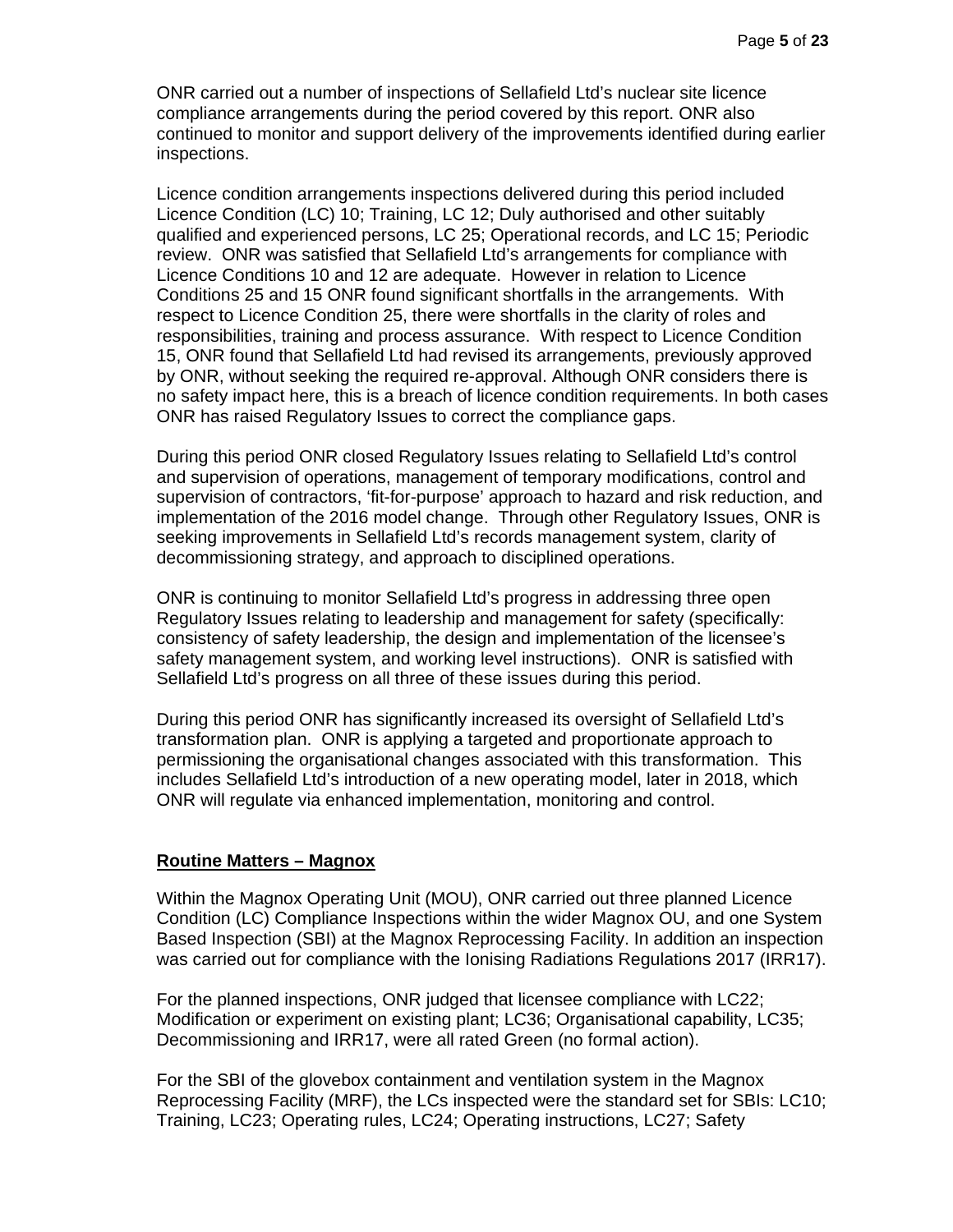mechanisms, devices and circuits, LC 28; Examination, inspection, maintenance and testing, and LC34; Leakage and escape of radioactive material and radioactive waste.

Five of the six LCs were rated as Green (no formal action), but LC 24 was rated as Amber (seek improvement). During the inspection, ONR noted that delays in the implementation of changed parameters, required to monitor glovebox system health through recording depressions, led to a loss of situational awareness, and hence degradation in the condition and related function of some of the system components. Whilst this did not result in an increased risk to operators, this was not to the standard ONR expects. Sellafield Ltd responded immediately to the finding, during the inspection, with a temporary remedy; however, ONR raised a level 3 Regulatory Issue to ensure that the changes are fully implemented. This Regulatory Issue was subsequently, promptly addressed and is now closed. ONR raised three further level 4 Regulatory Issues for Sellafield Ltd to address minor shortfalls, which we will follow up as normal business.

Overall, ONR judged that that the system adequately fulfils the requirements of the safety case.

#### **Routine Matters – Infrastructure**

During the period ONR, in conjunction with the Environment Agency, conducted a System Based Inspection of the Licensee's Segregated Effluent Treatment Plant (SETP). Although SETP is low consequence in terms of radiological hazards the continued safe operation of SETP is important in supporting the licensee's reprocessing operations and hence supports the licensee's overall hazard and risk reduction activities across the site.

Based on the sampling undertaken, ONR judged the safety case supporting SEPT to be adequately implemented.

Whilst some minor deficiencies against the licensee's compliance against LC10; Training, LC27; Safety mechanisms, devices and circuits, and LC28; Examination, inspection, maintenance and testing were identified, ONR considered the significance of these deficiencies to be low. The licensee provided an adequate level of assurance and evidence to demonstrate compliance against LC23; Operating rules, LC24; Operating instructions, and LC34; Leakage and escape of radioactive material and radioactive waste. As such, ONR awarded inspection ratings of Green (No formal action) for all the licence conditions for the SETP system.

During the period ONR, in conjunction with the Environment Agency, inspected arrangements for compliance with LC10; Training, and LC28; Examination, inspection, maintenance and testing, within the licensee's Utilities Water Treatment Plant. There were no significant findings identified during ONR's inspection of the licensee's implementation of arrangements for LC10; Training. ONR noted that the licensee had recognised that there was a shortfall in the provision of a Duly Appointed Person and had put in steps to rectify the situation. Similarly training programmes for new starters had been updated to reflect modern practices and were being implemented. For these reasons, and on balance, ONR considered an inspection rating of Green (no formal action) was merited against LC10 as a result of this inspection.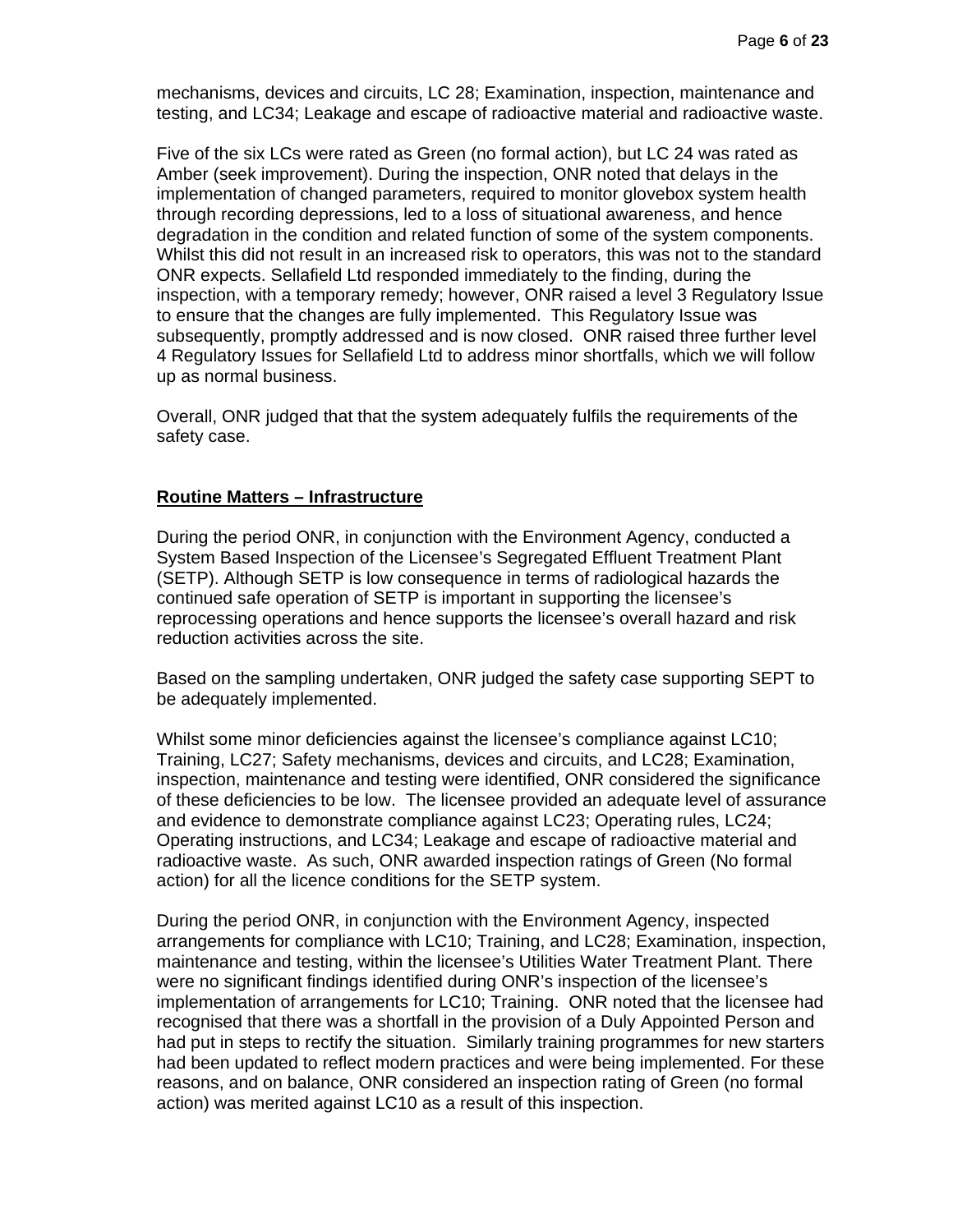ONR considered the implementation of the licensee's arrangements for LC28 within the Water Treatment Plant was good in some areas. This was, however, offset by a number of shortfalls. In particular, the Plant Maintenance Schedule that did not fully align with the present safety case, specifically regarding the demineralised water supply system. For these reasons, and on balance, ONR considered an Inspection rating of Amber (seek improvement) was merited against LC28 as a result of this inspection.

During the period ONR conducted an LC7; Incidents on site, LC32; Accumulation of radioactive waste, and an unannounced inspection for compliance with LC11; Emergency arrangements, within the licensee's Analytical Service organisation. The organisation provides a number of important roles (e.g. material characterisation, chemical, physical and radiometric measurement and analysis) that support the safety of licensee's site-wide operating facilities, including its high hazard and risk reduction work.

During the LC7 inspection, ONR judged that, on the evidence sampled, the licensee had adequately implemented its processes to ensure the identification, reporting and investigation of events that occur within the facility and had demonstrated appropriate management of the corrective actions associated with such events. Therefore, an inspection rating of Green (no formal action) was merited.

ONR considered the implementation of the licensee's arrangements for LC32 within the Analytical Services organisation was good in several areas. For instance, it demonstrated it has adequately adopted the licensee's site-wide arrangements locally within the Analytical Services organisation. In addition, it has adopted a hierarchical approach to sentencing and disposal of its historical waste. However, the inspection identified shortfalls that related to the operational environment of a laboratory that was also being used to store numerous bottles of legacy waste. For these reasons, and on balance, ONR considered that an inspection rating of Amber (seek improvement) was merited against LC32 as a result of this inspection. ONR has raised a regulatory issue here, to track Sellafield Ltd back into compliance.

During the unannounced LC11inspection ONR considered the implementation of the licensee's arrangements for LC11 within the Analytical Services Facility was good in several areas. For instance, Sellafield Ltd had adequately defined and substantiated the minimum safety manning levels for the facility. However, the inspection identified shortfalls relating to the licensee being able to demonstrate that the persons assigned to meet minimum safety manning levels are suitably qualified and experienced. In addition, the licensee was unable to demonstrate that Access Control Point equipment was able to reliably function on demand. For these reasons, and on balance, ONR considered that an inspection rating of Amber (seek improvement) was merited here, and we have raised a regulatory issue to track Sellafield Ltd back into compliance.

ONR also conducted a System Based Inspection of the Licensee's site wide compressed air system. The compressed air system forms an important duty system that enables many site operations, as well as facilitating hazard and risk reduction activities on the site.

ONR established that LC34; Leakage and escape of radioactive material and radioactive waste, as not being applicable to this specific System Based Inspection.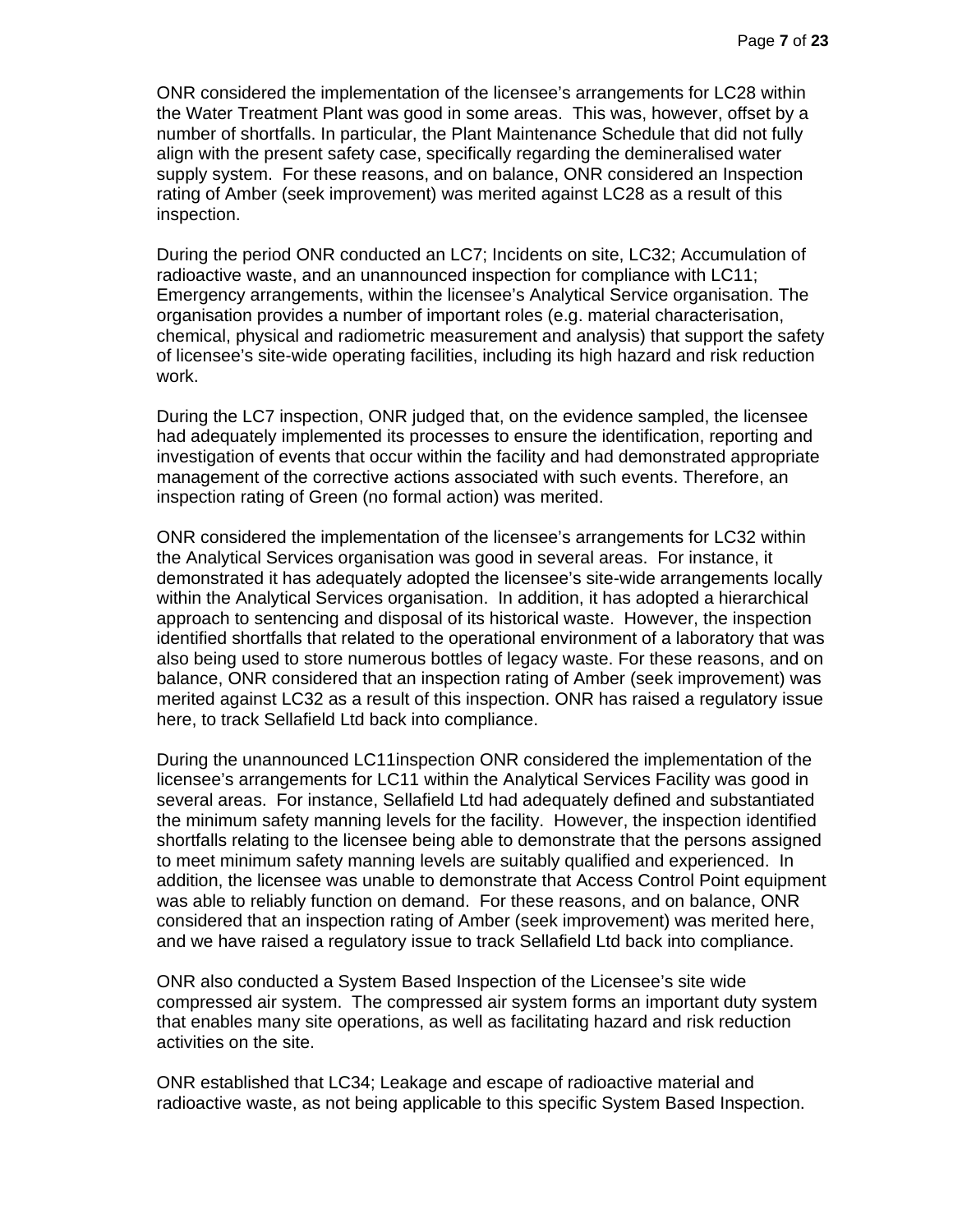ONR considered the implementation of the licensee's arrangements for LC23; Operating rules, LC24; Operating instructions, LC27; Safety mechanisms, devices and circuits, and LC28; Examination, inspection, maintenance and testing were good in several areas. As such, ONR awarded inspection ratings of Green (no formal action) here.

ONR identified a shortfall that related to LC10; Training. The licensee provided limited evidence that it had established adequate training arrangements to demonstrate a Duly Appointed Person is suitably qualified and experienced. For these reasons, ONR considered that an inspection rating of Amber (seek improvement) was merited here.

During the period ONR inspected arrangements for compliance with LC22; Modification or experiment on existing plant, within the licensee's Package Management, Roads and Railways (PMR&R) organisation. PMR&R provides a number of important roles (e.g. flask maintenance, transportation of radioactive materials) that support the safety of licensee's operating facilities, including its high hazard and risk reduction work.

ONR considered the implementation of the licensee's arrangements for LC22 within PMR&R is good in several areas. PMR&R has been proactive to adopt a site-wide initiative to reduce the number of open Plant Modification Proposals, and has established and implemented transparent reporting arrangements. ONR found no significant shortfalls, and on balance, considered an inspection rating of Green (no formal action) was merited here.

ONR has continued to monitor the licensee's progress against a number of regulatory issues where shortfalls against legal requirements, or other actions, have been identified through previous inspections or other regulatory engagements. ONR is content with the progress being made here, and we will continue to monitor licensee performance until these matters are resolved.

#### **Routine Matters – Special Nuclear Materials**

Within the Special Nuclear Materials Operating Unit (SNM OU), ONR carried out three planned Licence Condition Compliance Inspections within the wider OU and one System Based Inspection (SBI) within the Special Nuclear Materials (South) facility.

For the planned compliance inspections, ONR judged that licensee compliance with LC11; Emergency arrangements, LC36 Organisational capability, and LC26 Control and supervision of operations were adequate, and awarded Green (no formal action) inspection ratings.

For the SBI which covered the Sellafield Product and Residue Store Containment System, ONR judged compliance with all six of the standard set of SBI licence conditions to be adequate and awarded Green (no formal action) ratings for each.

#### **Routine Matters – Decommissioning**

During this period, ONR undertook four planned Licence Condition Compliance Inspections against LC22; Modification or experiment on existing plant, LC4;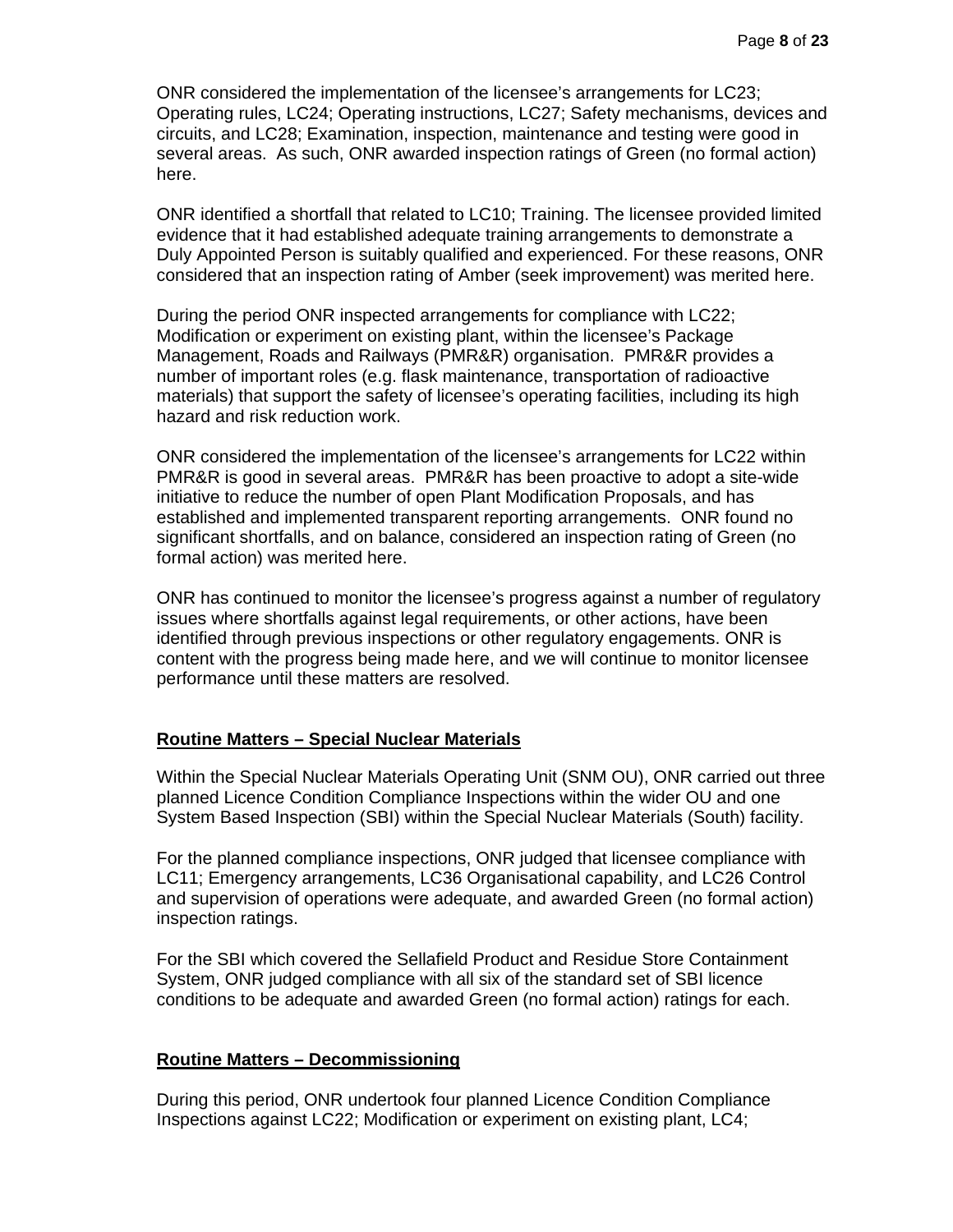Restrictions on nuclear matter on the site, LC34; Leakage and escape of radioactive material and radioactive waste, LC3; Control of property transactions and LC36; Organisational capability. ONR also undertook a planned inspection against IRR17 in Decommissioning.

The LC22 planned inspection was carried out in the Magnox Swarf Storage Silo (MSSS). Here the facility's application of the Sellafield Ltd arrangements met our expectations and a Green (no formal action) inspection rating was awarded. ONR nevertheless identified some minor improvements, which will be followed up as routine regulatory business.

The LC4 inspection focused on the arrangements at the Active Handling Facility (AHF). ONR determined that application of the Sellafield Ltd arrangements did not meet legal standards and ONR is seeking improvements. ONR has raised a regulatory issue to track the delivery of Sellafield Ltd's action plan to address the identified shortfalls.

The LC34 inspection focused on the arrangements at the Active Handling Facility (AHF). ONR determined that application of the Sellafield Ltd arrangements did not meet legal standards and ONR is seeking improvements. ONR has raised a regulatory issue to track the delivery of Sellafield Ltd's action plan to address the identified shortfalls.

The LC3 inspection focused on the Remediation Directorate and the arrangements for the Active Handling Facility (AHF) because this facility is leased from Sellafield Ltd to National Nuclear Laboratories. Here the Directorate's application of the Sellafield Ltd arrangements met our expectations and a Green (no formal action) inspection rating was awarded. ONR nevertheless identified some minor improvements, which will be followed up as routine regulatory business.

The LC36 inspection focused on the implementation of the site's arrangements in the Retrievals Directorate to examine the preparedness for transition to waste retrieval operations. Here the Directorate's application of the Sellafield Ltd arrangements met our expectations and a Green (no formal action) inspection rating was awarded. ONR nevertheless identified some minor improvements, which will be followed up as routine regulatory business.

ONR also undertook one System Based Inspection (SBI) during this period. The SBI focused on the containment system serving the MSSS. ONR considered this system meets the requirements of the safety case and awarded a Green (no formal action) inspection rating for four of the six standard SBI licence conditions. However, for LC 24; Operating instructions and LC28; Examination, inspection, maintenance and testing, ONR determined that application of the Sellafield Ltd arrangements did not meet legal standards and ONR is seeking improvements. ONR has raised two regulatory issues to track the delivery of Sellafield Ltd's action plans to address these identified shortfalls.

ONR attended regular quarterly meetings to review Sellafield Ltd's environmental, safety, health and quality performance. ONR considers that these meetings have provided a good forum for monitoring the performance of the decommissioning organisation and to discuss and agree actions to address any adverse trends in safety. ONR noted that improvements in control and supervision of operations within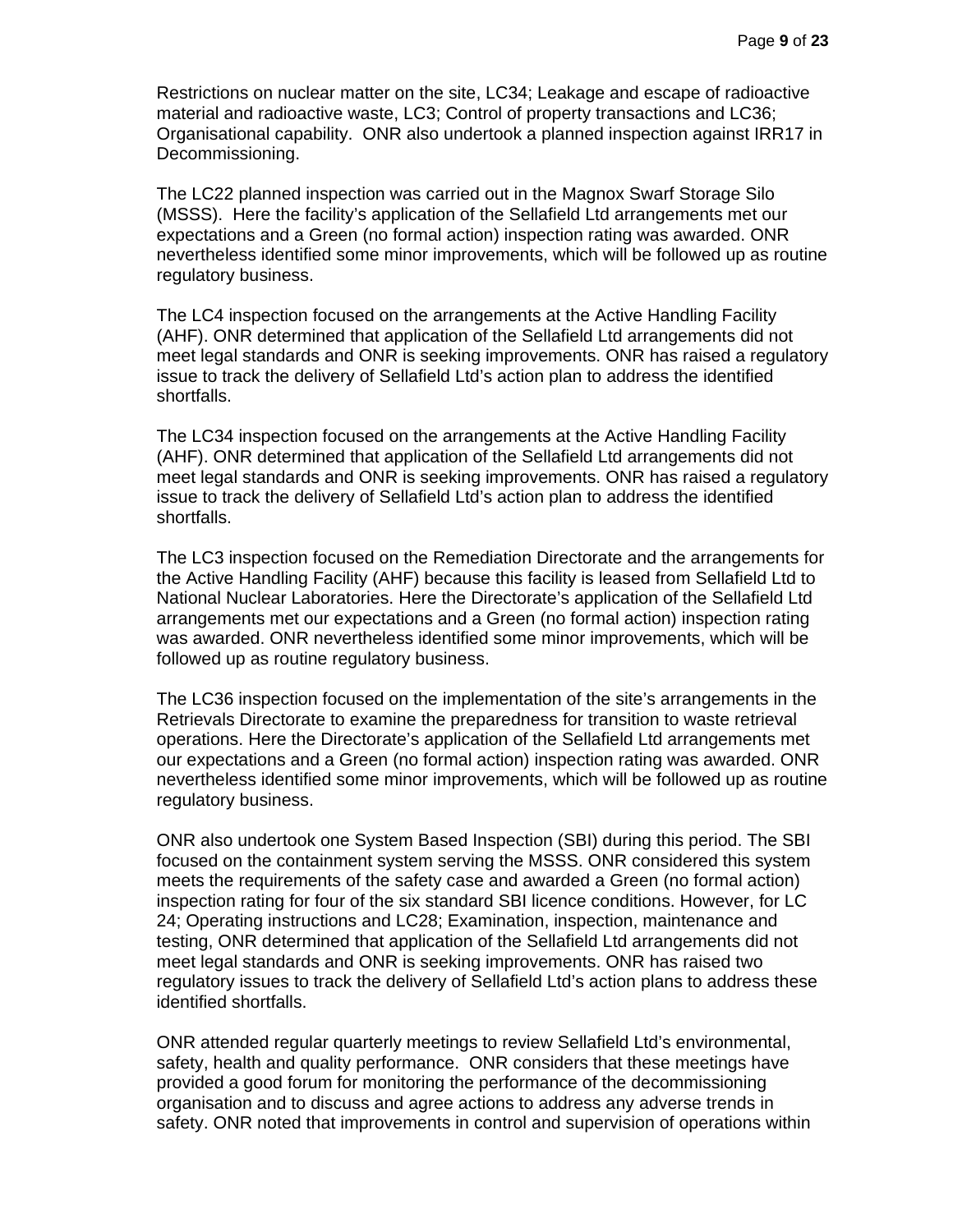MSSS facility and AHF facility and suggested that the lessons learnt be shared across Sellafield Ltd as well as improvements in the management of Plant Modification Proposals (PMPs).

#### **Routine Matters – Operational Waste Facilities**

Within this reporting period, ONR undertook planned compliance inspections in the Highly Active Liquor Evaporation and Storage (HALES) facilities, the High Level Waste Plants (HLWP), the Encapsulation and Effluent Plants (E&EP), and the Remediation Operating Unit (OUs).

Within the HALES OU, ONR carried out three planned Licence Condition Inspections and one System Based Inspection (SBI). For the planned Licence Condition Compliance inspections ONR judged that licensee compliance with LC 7; Incidents on the site, LC26; Control and supervision of operations, and LC34; Leakage and escape of radioactive material and radioactive waste, met the required standard and ONR awarded Green (no formal action) inspection ratings here.

For the SBI of the electrical system within HALES, ONR judged that the associated systems met the requirements of the safety case, and rated five of the six standard licence conditions as Green (no formal action). LC34 was not deemed relevant to this SBI and therefore was not rated.

Within the HLWP OU, ONR carried out three planned Licence Condition Inspections. For the planned Licence Condition Compliance inspections ONR judged that licensee compliance with LC26; Control and supervision of operations, LC28; Examination, inspection, maintenance and testing and LC34; Leakage and escape of radioactive material and radioactive waste, met the required standard and ONR awarded Green (no formal action) inspection ratings here.

Within the E&EP OU, ONR carried out three planned Licence Condition Inspections. For the planned Licence Condition Compliance inspections ONR judged that licensee compliance with LC 7; Incidents on the site, LC28; Examination, inspection, maintenance and testing and LC34; Leakage and escape of radioactive material and radioactive waste, met the required standard and ONR awarded Green (no formal action) inspection ratings here.

ONR also carried out two planned licence condition compliance inspections within the Remediation OU, covering: LC26; Control and supervision of operations, and LC28; Examination, inspection, maintenance and testing. ONR judged that compliance with both these licence conditions met the required standards and awarded Green (no formal action) inspection ratings here.

#### **Routine Matters – THORP**

Within this area of regulatory interest, which covers THORP and the Oxide Fuel Storage Group (OFSG), ONR carried out five planned Licence Condition compliance inspections, two System Based Inspections (SBIs), and a radiological protection inspection against the Ionising Radiations Regulations 2017 (IRR17). For the planned Licence Condition Compliance inspections ONR judged that licensee compliance with LC 12; Duly authorised and other suitably qualified and experienced persons, LC 26;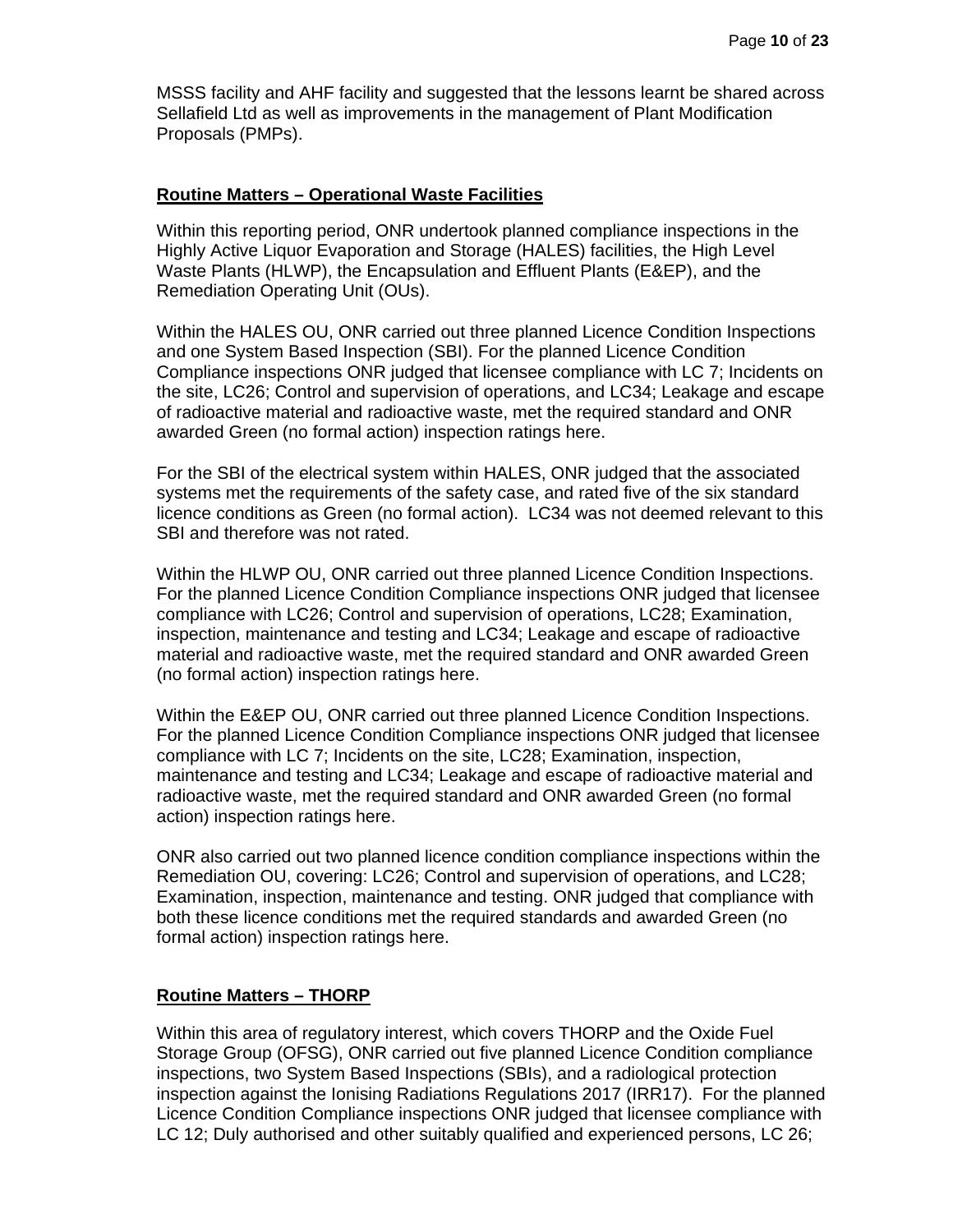Control and supervision of operations, LC 32; Accumulation of radioactive waste, LC 35; Decommissioning, and LC 36; Organisational capability, were adequate and awarded Green (no formal action) inspection ratings. The IRR17 inspection was also awarded a Green (no formal action) inspection rating.

For the SBI of the Thorp Centrifuge Fines Management and zirconium explosion risk, ONR judged compliance with all six standard licence conditions to be adequate. The LCs inspected (a standard set for SBIs: LC10; Training, LC23; Operating rules, LC24; Operating instructions, LC27; Safety mechanisms, devices and circuits, LC 28; Examination, inspection, maintenance and testing, and LC34; Leakage and escape of radioactive material and radioactive waste) were all rated as Green (no formal action).

The SBI of THORP in respect of Reagent and Chemical Safety sampled the Medium Active Salt Free Evaporator (MASFE) systems and the associated safety measures. ONR judged compliance with five of the six standard licence conditions to be adequate. Hence those LCs were all rated as Green (no formal action). The exception was for compliance with LC 24; Operating instructions, which was given an amber rating (seek improvement). For LC24 ONR judged that there was a significant shortfall against relevant good practice with regard to SL's implementation of its arrangements. This was based on operational experience provided by SL attributable to an act of non-compliance with an Operating Instruction by a Duly Authorised Person. ONR undertook separate follow-up enquiries and concluded that the event did not warrant a formal investigation. A Regulatory Issue has been raised in order for ONR to retain oversight of the improvement actions Sellafield Ltd is making here.

# **2.2 Other work**

# **Project Delivery sub-division**

The ONR Project Delivery sub-division regulates the programmes, projects and activities, associated with the delivery of high hazard and risk reduction on the Sellafield site. This includes projects in the legacy ponds, legacy silos, decommissioning, high level waste and infrastructure areas of the site. In addition to regulating these areas, the sub-division also has a number of improvement themes, aimed at encouraging Sellafield Ltd to accelerate risk and hazard reduction, namely;

- **•** Prioritisation
- Use of resources
- Removal of blockers
- Removal of diversions and distractions
- **Incentivisation**
- Fit for purpose solutions
- Risk Appetite
- Communications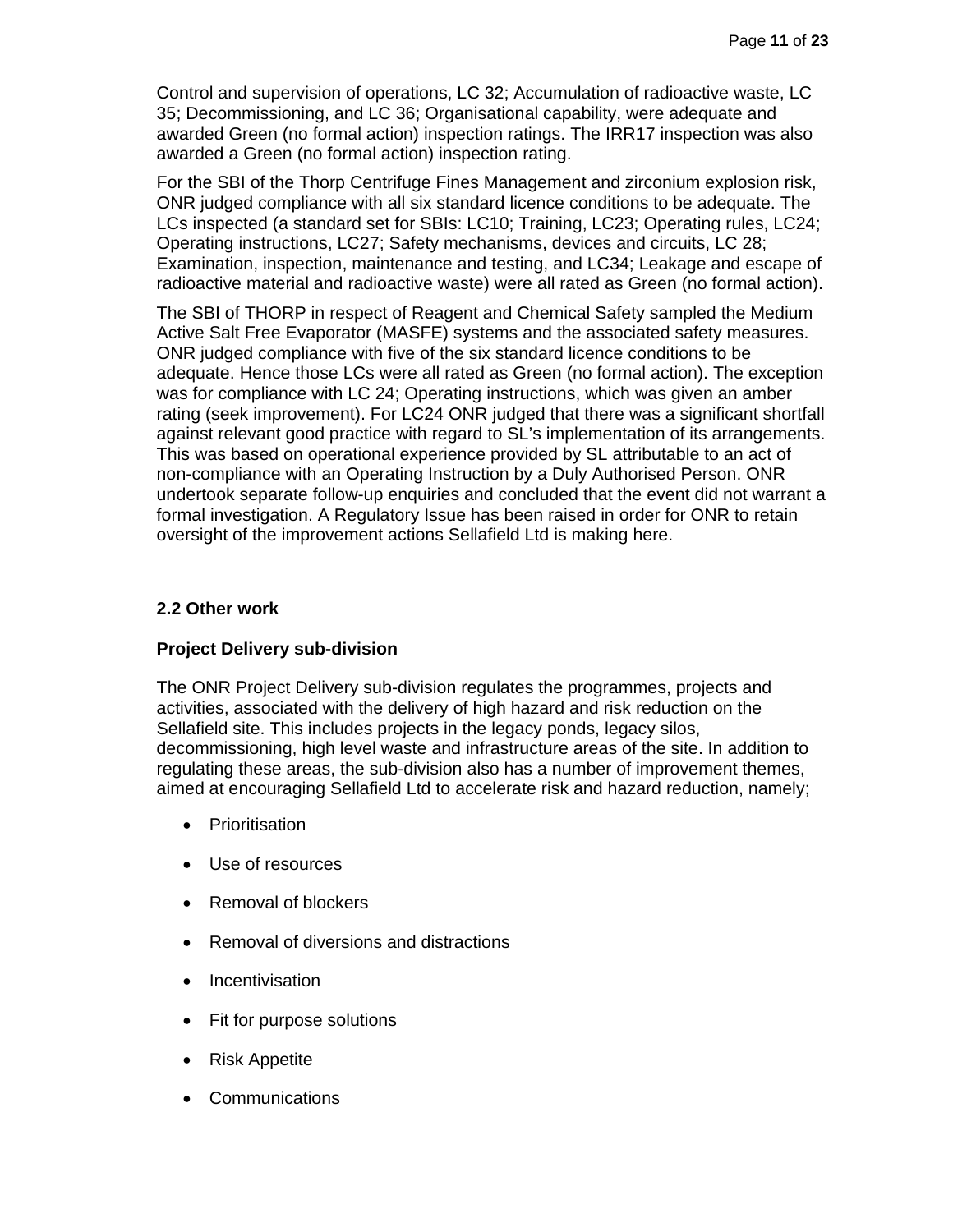Key points from ONR's interventions with the licensee during this reporting period – 01 October 2017 to 31 March 2018 are described in the following paragraphs.

#### **Strategic Improvement Themes**

ONR continues to engage with Sellafield Ltd across a wide variety of areas to improve its processes for delivering projects on site. The key regulatory foci over the past reporting period have been influencing Sellafield Ltd to develop a fully integrated plan to improve the performance of its supply chain, to expedite hazard and risk reduction activities on site, and to develop fit for purpose engineering solutions and safety cases.

#### **High Level Waste Plants**

Following extensive interventions and assessment ONR issued Licence Instrument 506 in November 2017, agreeing to the commencement of active commissioning on Evaporator D. Active commissioning involves introducing radioactive materials to the Evaporator for the first time and the commencement of active operations under enhanced managerial controls. Over the course of the next year Evaporator D will go through an operational ramp up with a steadily increasing radiological challenge until full operations have been demonstrated. During this time the routine operations of Evaporators A, B and C will be phased out until Evaporator D is undertaking all Highly Active Evaporation on site. The operation of Evaporator D enables hazard and risk reduction through securing the completion of the reprocessing programmes, the Post Operational Clean Out (POCO) of the High Active Facilities on site, and safeguarding the reduction of HAL stocks.

#### **Decommissioning**

In November 2016 ONR issued Licence Instrument 910, agreeing to Sellafield Ltd's request to commence the demolition of the First Generation Reprocessing Plant stack. A self-climbing platform has now ascended to the top of the stack and following completion of planned physical reconfiguration Sellafield Ltd has commenced demolition of the structure. ONR has stressed the importance of safe and secure, timely delivery of this project. Sellafield Ltd has completed actions placed by ONR concerning planning and worker fatigue management which has allowed ONR to close regulatory issues 4903 and 4994. ONR continues to maintain regulatory focus in this area.

ONR continues to monitor closely the progress of work related to the demolition of the Pile 1 reactor chimney diffuser section. Removal of the diffuser from this legacy chimney forms part of Sellafield Ltd's hazard and risk reduction strategy. Sellafield Ltd has installed the foundation for a tower crane that will assist the demolition activity. This tower crane, which has been manufactured specifically for this project, is in storage at Sellafield. Sellafield Ltd has submitted a request to ONR, including provision of safety case documentation, to grant permission to the erection and operation of the tower crane. ONR's assessment and engagement continues here, to inform our regulatory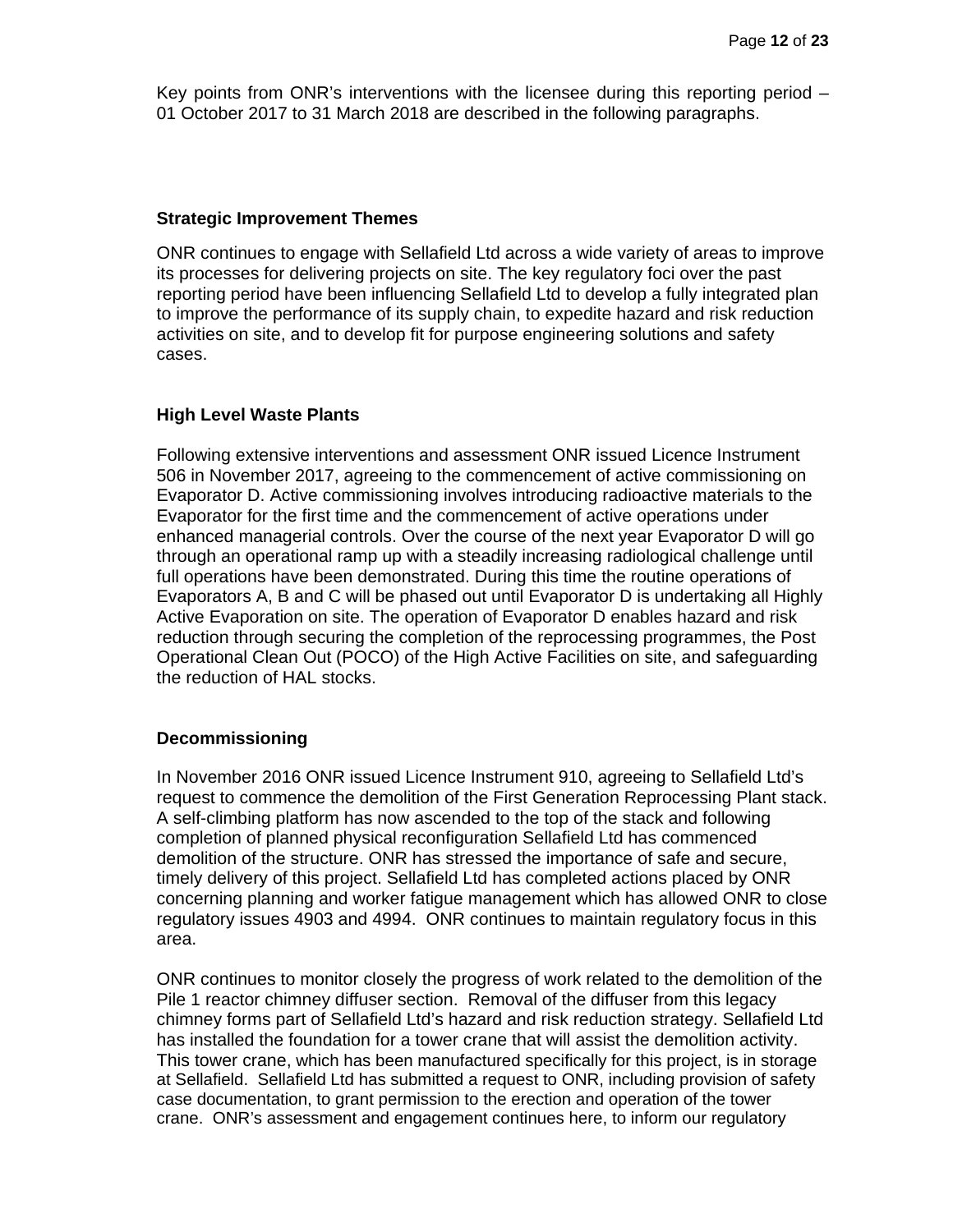decision. Enabling work such as building access platforms is on-going and erection of the tower crane is scheduled to commence during 2018.

Sellafield Ltd's hazard and risk reduction strategy for the demolition of a legacy low active effluent treatment plant includes the transfer of residual flocculent for processing in an up-stream facility. ONR continues to monitor Sellafield Ltd's work to complete the design, manufacture, installation and operation of the transfer equipment; and ONR has introduced hold points into the licensee's programme. Sellafield Ltd is required to provide ONR with an adequate safety justification to progress beyond these.

#### **Pile Fuel Cladding Silo (PFCS)**

Within this reporting period, PFCS has completed the programme of work to remove the deflector plates within the silo and to cut the retrievals access penetrations in the side of the building. The last piece of the sixth and final deflector plate was cut and fell into the silo on 8 November 2018. The sixth and final access penetration was completed on 6 December 2018 with the confirmation that an airtight seal had been achieved on the containment door. These are both significant milestones that will enable the start of waste retrieval, expected in 2019. Although there were some additional short-term risks associated with both activities, the work has been completed safely, securely and broadly on-schedule and ONR recognises the good level of care and control that Sellafield Ltd has shown in the execution of both projects.

ONR assessed the Pre-Commencement Safety Report (PCSR) justifying the design and safety argument of the PFCS 'Early Retrievals' plant and equipment, that will see waste retrievals from the first of the six PFCS waste compartments. ONR was satisfied with the PCSR to enable us to grant permission for the first phase of the installation work, (the portion of the retrievals plant that will handle empty and filled waste containers). Permission was given on 20 December 2017 and construction activities are underway and on schedule. ONR did identify some areas for improvement in the developing safety case, and we will be engaging with Sellafield Ltd in the coming months to secure these improvements.

ONR has been continuing to engage with Sellafield Ltd on proposals to change the limits and conditions associated with the argon environment within the silo during active waste retrievals. Our discussions have been constructive and we are content that Sellafield Ltd is progressing towards making a safety case that could be used to support operating limit changes in the future, although the extent to which changes are needed will depend on the results from commissioning tests once the waste retrievals plant is complete. ONR is expecting to receive the first formal revision of this developing safety case by April 2018 for assessment.

ONR notes that Sellafield Ltd has now formally initiated the project that will seek to undertake waste retrievals from the remaining five PFCS waste compartments. This 'Full Retrievals' project will build on the learning gained during the Early Retrievals activities on the first compartment. Although the detailed approach has not yet been assessed by ONR, we have undertaken some engagement with Sellafield Ltd and we are broadly content that the strategy is suitable and remains focussed on achieving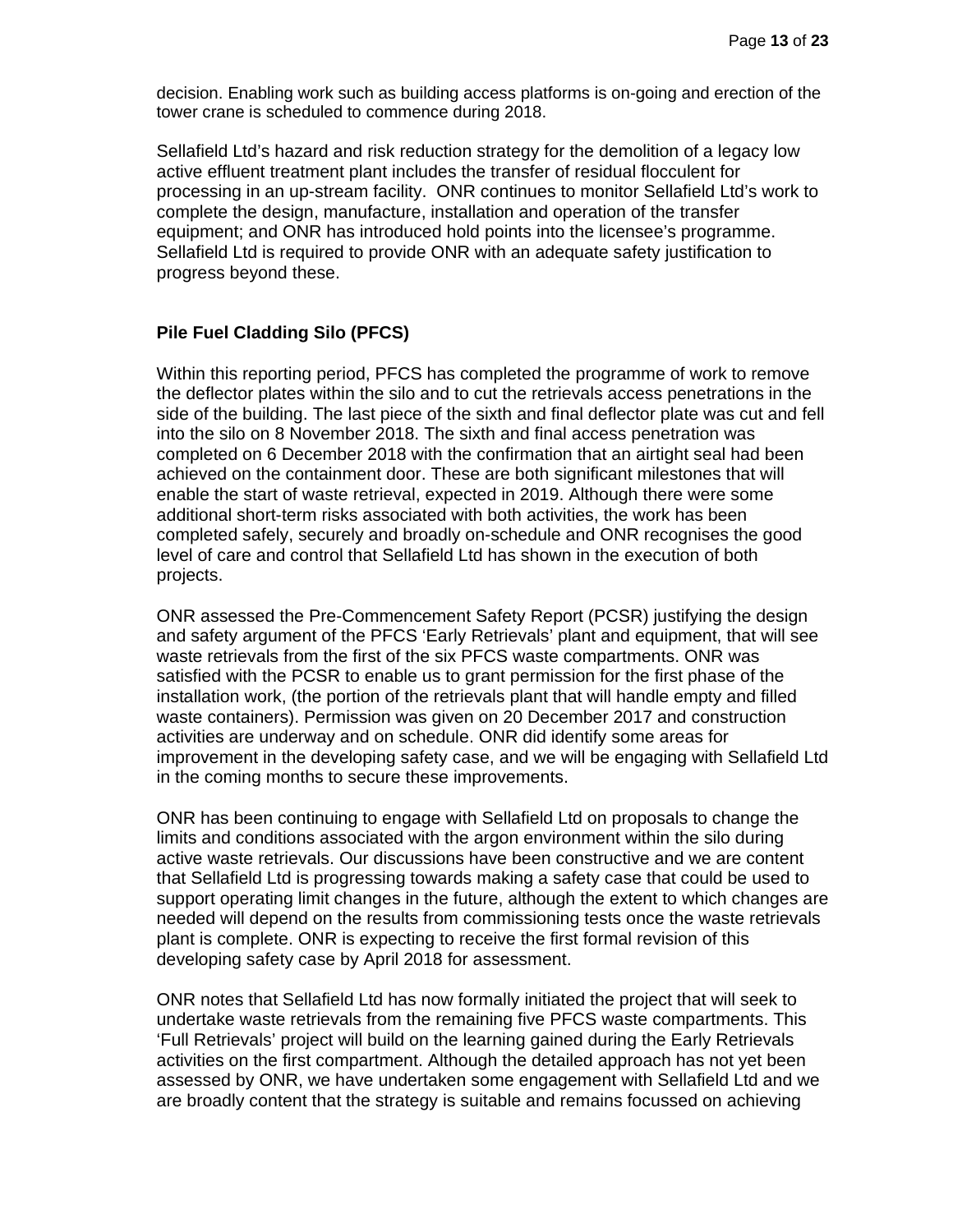safe and secure removal of the waste from PFCS as effectively and efficiently as practicable.

## **Magnox Swarf Storage Silo (MSSS)**

Sellafield Ltd has commenced inactive commissioning of the Silo Emptying Plant (SEP2) at MSSS. Despite modifications still having to be made to SEP2, ONR currently considers that the overall schedule for availability of SEP2 is aligned with the expected availability of waste handling facilities being built or modified to accept MSSS retrieved waste. ONR recognises the complexity of SEP2 and is engaging with Sellafield Ltd to secure regulatory confidence in the licensee's delivery plans.

Sellafield Ltd is currently undertaking inactive commissioning of the First Extension Liquor Activity Reduction (FE LAR) plant that will reduce radioactivity in MSSS silo water. Sellafield Ltd has requested ONR's agreement to the operation of FE LAR, and ONR has engaged with Sellafield Ltd to assess the safe operation of this plant. ONR has now issued License Instrument number 509 giving permission to Sellafield Ltd to commence the activities described in the licensee's proposal, that will result in FE LAR commencing active commissioning and subsequent full operation.

ONR continues to engage with Sellafield Ltd on the detail of the improvements it is proposing and its overall delivery plans for retrievals, to ensure the licensee achieves safe, secure and sustained hazard and risk reduction at the site.

#### **Infrastructure**

ONR continues to remain focussed on Sellafield Ltd's work to secure improved long term resilience of the site's electricity, steam, compressed air, and water utility systems. Over the reporting period ONR has engaged with key managers to influence 'fit for purpose' solutions for new major electrical and steam improvement projects, needed to meet the long term requirements of the site. ONR has observed continuing progress in line with the declared Sellafield Ltd plans here.

#### **Special Nuclear Material Projects**

Through ONR's two Level 1 Regulatory Issues (i.e. ONR's highest level of issue) we continue to engage and influence the delivery of hazard and risk reduction activities regarding the Special Nuclear Material (SNM) facilities. Specifically, this includes asset care improvements on the First Generation Finishing Line (FGFL) facility and the delivery of capabilities to allow continued safe and secure storage of SNM.

With respect to FGFL asset improvement, we have released the regulatory hold point on installation of the ventilation inlet system diversion, which is a key enabler for future risk management projects. Sellafield Ltd has also now completed the further work required by ONR on nuclear ventilation Fans 6 and 7 to demonstrate that the risks have been reduced to as low as reasonably practicable.

The UK Government / Nuclear Decommissioning Authority policy is to consolidate the UK's un-irradiated SNM in one location. As part of this initiative, SNM from Dounreay is being transferred to Sellafield in a number of phases (each of which is subject to a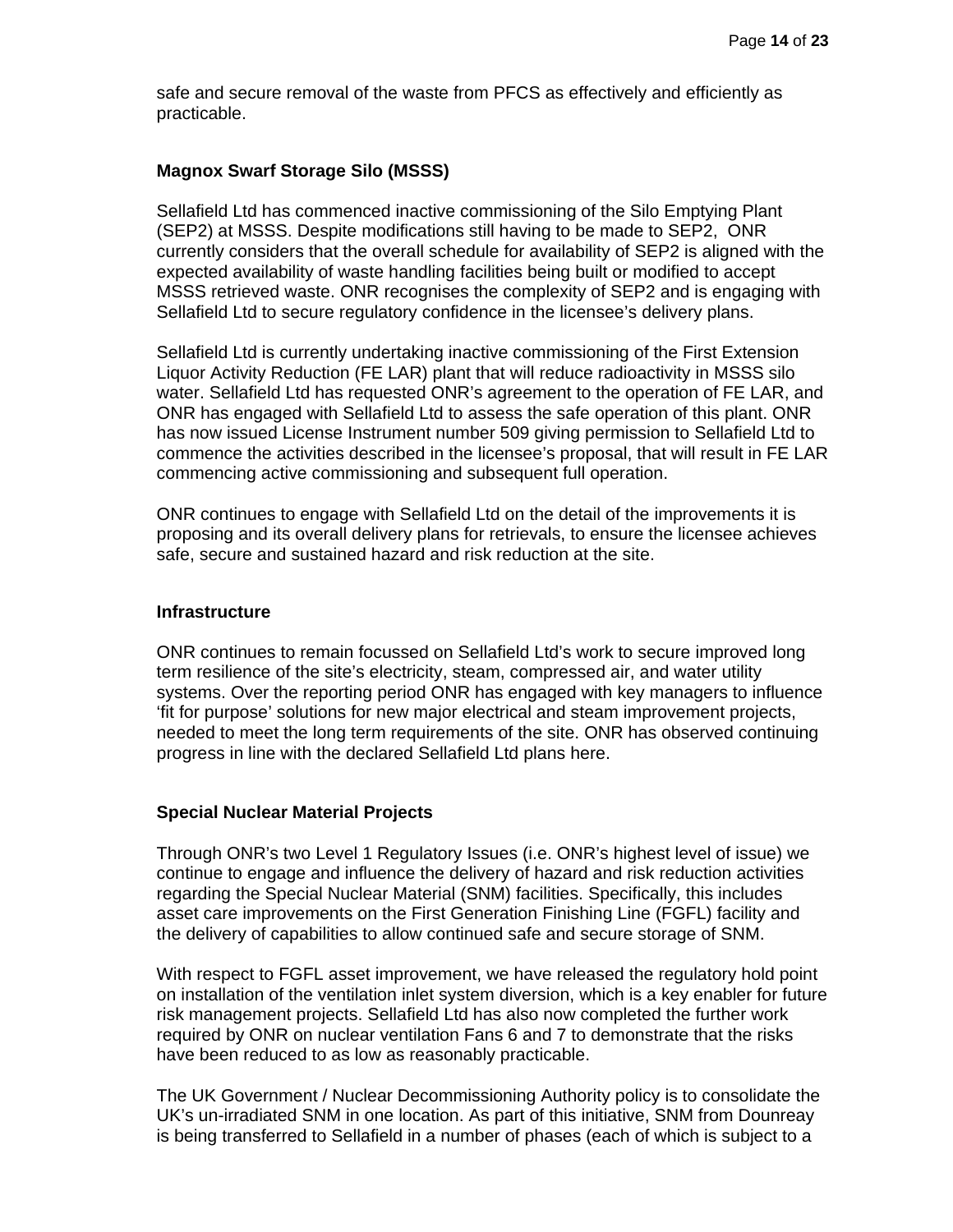regulatory hold point). We have released the regulatory hold point for Sellafield Ltd to receive the next phase of fuel sub-assemblies (which has now been safely completed by Sellafield Ltd) and we continue to assess proposals to receive future shipments. We have also raised a Level 1 Regulatory Issue on this programme of work to ensure adequate oversight, and that Sellafield Ltd implements adequate capabilities to continue the safe and secure long term storage of this population of SNM.

#### **Pile Fuel Storage Pond (PFSP)**

ONR's regulatory focus continues to be on the retrieval, removal and export of intermediate level waste and bulk sludge from the pond.

Following ONR's agreement to PFSP sludge exports (Licence Instrument 906), Sellafield Ltd has exported a number of drums for encapsulation and safe interim storage on site. Sellafield has exported 115 drums this financial year, and hence exceeded the ONR Chief Nuclear Inspector Milestone of 100 drums.

Following a series of plant interventions and assessment of the licensee's safety submission to export the second phase of ILW (with higher dose rates) to a suitable on-site storage facility, ONR released the hold pint to grant permission to the export. This enables Sellafield Ltd to remove higher hazard wastes to a more suitable storage facility and further reduces hazardous inventory within the PFSP.

## **First Generation Magnox Storage Pond (FGMSP)**

The ONR regulatory focus continues to be on the retrieval, removal and export of fuel, intermediate level waste, and bulk sludge from the pond.

Within this period Sellafield Ltd has continued to make progress in all of the ONR key areas of focus.

- Sellafield Ltd has successfully removed and disposed of the first magazines from the Magazine Transfer Bay (MT Bay), opening up a new waste stream with a route for disposal, and achieved the Key Decommissioning Milestone (KDM) of processing 5 magazines this year.
- Sellafield Ltd has exported over 6 tonnes of solid fuel to a more suitable modern facility thereby ensuring safer interim storage, and consolidated further fuel ready for future export.
- Following a proportionate assessment, ONR released the hold point to export a number of Uranium Bit Bins (UBBs) to a more suitable modern facility for temporary storage. This has enabled the licensee to export nearly 27 tonnes of fuel within these UBBs. Engagements continue with the licensee to support future decisions on longer term storage and eventual disposal options.
- Overall the licensee has exported over 33 tonnes of fuel from the pond this year, significantly exceeding its target of 8 tonnes.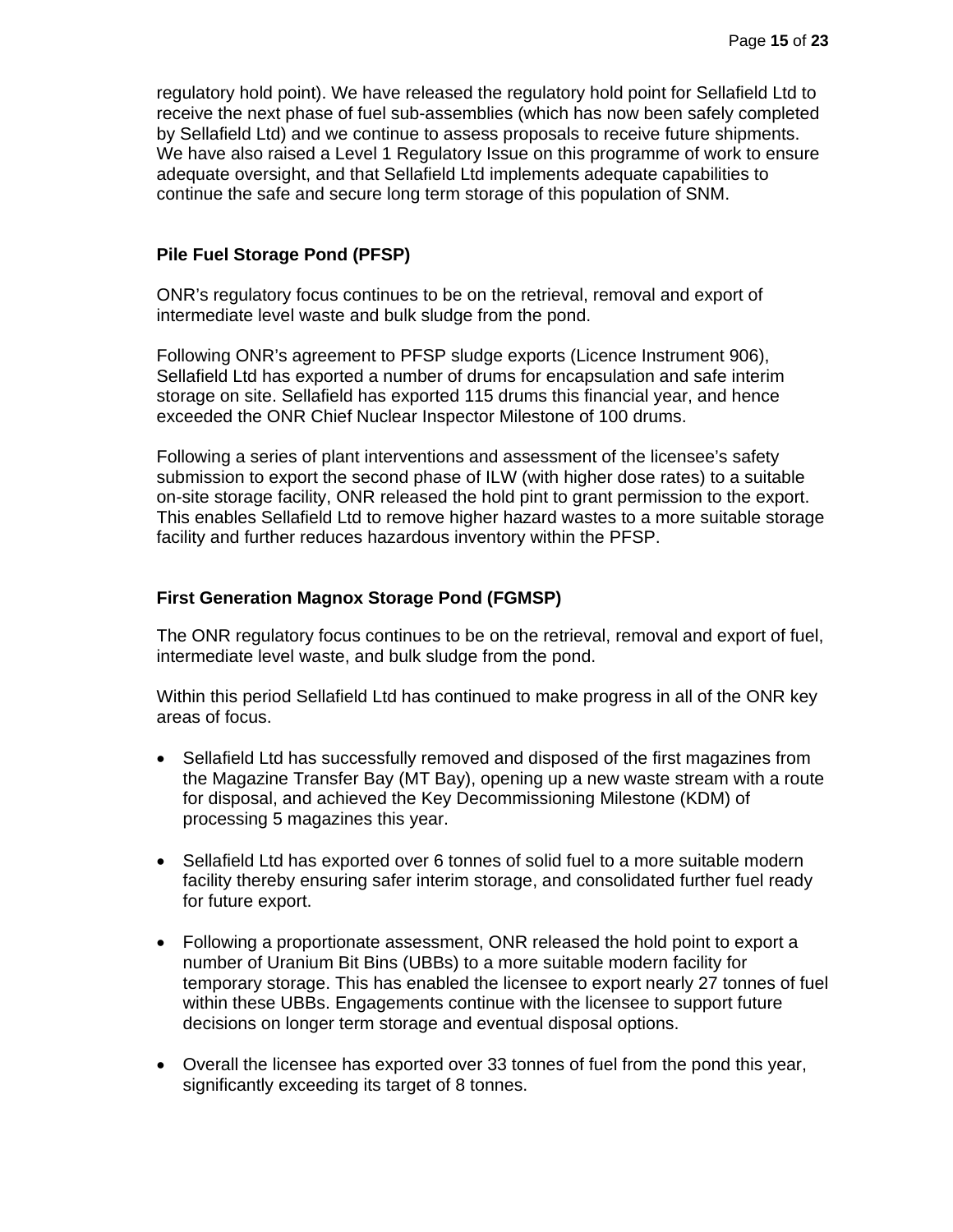#### **Waste Handling Facilities**

Sellafield Ltd is progressing a number of new build and existing facility modification activities that will directly support waste retrievals from the legacy silos (MSSS and PFCS). ONR has engaged with Sellafield Ltd to gain regulatory confidence that these facilities can be delivered in time to meet the overall programme for timely, safe waste retrievals from these legacy silos. In particular, ONR has focussed on the Box Encapsulation Plant (BEP), Box Encapsulation Plant Product Store / Direct Import Facility (BEPPS/DIF), Waste Transfer Route (WTR), Silo Maintenance Facility (SMF), and other key waste retrieval and storage enablers. ONR's regulatory focus will continue in this area to ensure we have the necessary regulatory confidence in these aspects of Sellafield Ltd's hazard and risk reduction programmes.

## **Essential Operations Inspections**

ONR's regulatory strategy for Sellafield Ltd is focussed on stimulating, facilitating, and expediting safe and secure hazard and risk reduction. ONR has a number of planned interventions in place to ensure these activities are delivered safely and securely. There are also a number of supporting functions at the site that play a key role in delivering this hazard and risk reduction. ONR is keen that such functions have sufficient reliability and resilience such that they can appropriately support these activities. ONR therefore undertakes interventions, termed Essential Operations Inspections, to gain regulatory confidence that such supporting functions can safely and adequately facilitate sustained hazard and risk reduction activities on site.

During the report period ONR undertook two essential operations inspections in relation to: radiometric instrument provision in radiological controlled area change rooms, and Lillyhall warehousing, goods receipt and secure dispatch arrangements. Overall adequate confidence was gained in relation to availability and reliability of these supporting functions that underpin prioritised hazard and risk reduction activities. Minor areas for improvement were noted during the Lillyhall inspection: for instance the management of spare maintenance and storage arrangements for strategic process chemicals. ONR will monitor progress against these findings via regulatory issues.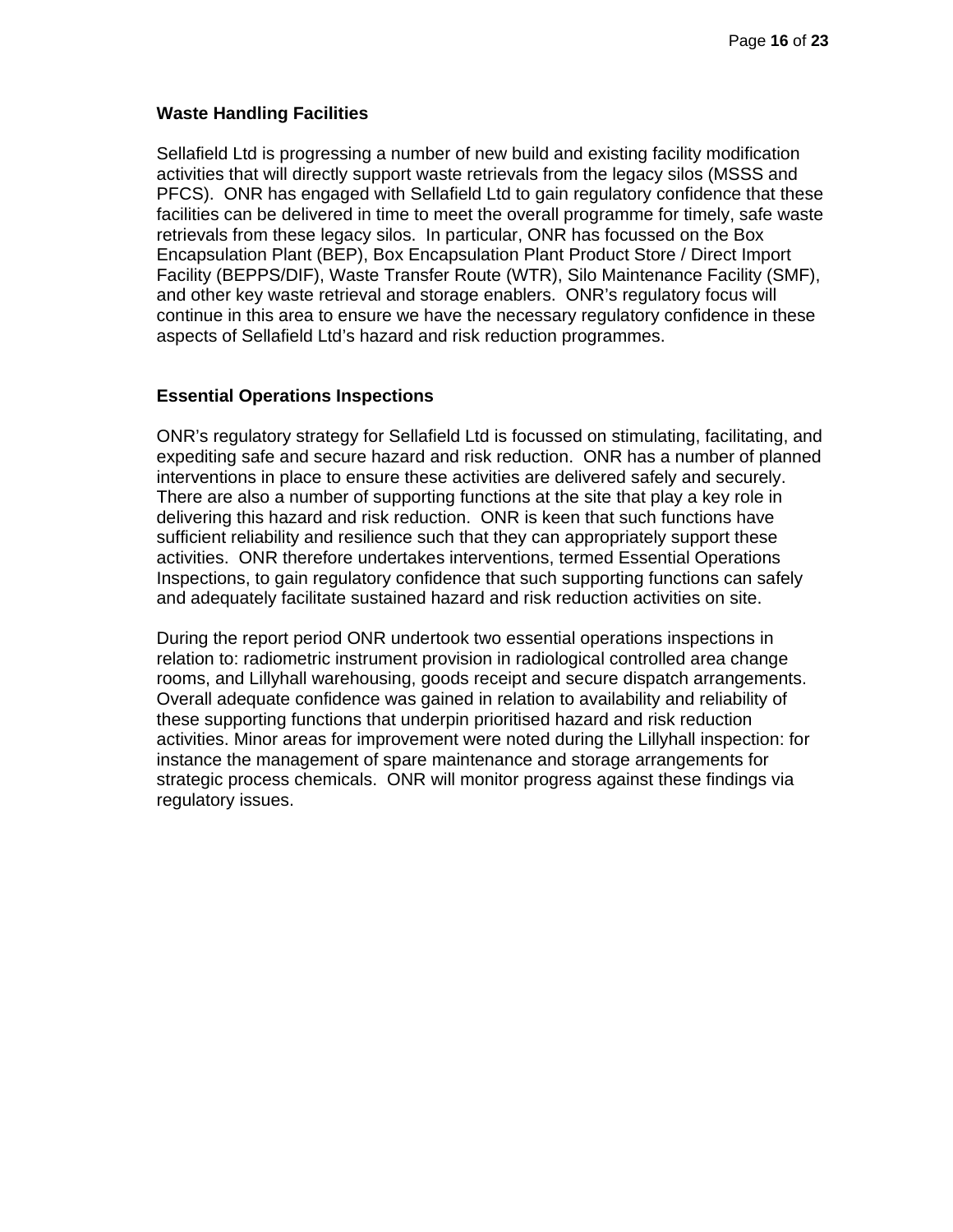# **3 NON-ROUTINE MATTERS**

#### **Non-Routine Matters - Corporate Inspection**

During this period ONR maintained regular engagement with Sellafield Ltd on its preparations for, and handling of, industrial action at the site. ONR was satisfied that Sellafield Ltd has given due priority to safety and security in the development and implementation of its contingency plans.

## **Non-Routine Matters - Conventional Health & Safety**

Legionella management at HALES and across the Sellafield site has continued to remain a regulatory priority for ONR. An investigation into legionella management at HALES has now been completed, and ONR is currently in the process of determining an appropriate regulatory outcome. A number of interventions have also been undertaken in this reporting period to ensure legionella risks are being effectively controlled by Sellafield Ltd. In January 2018 ONR received a response to an enforcement letter that provided clarity as to how the necessary oversight and support is being provided by Sellafield Ltd leaders and senior managers in relation to legionella management. ONR will maintain focus on this issue, to ensure risks are being effectively controlled.

Asbestos management across the Sellafield site has also continued to remain a regulatory priority for ONR. In January 2018 ONR received a response to an enforcement letter that confirmed the Sellafield Site Director was accountable for the delivery of the Sellafield asbestos management strategy. It also confirmed the four key topic areas Sellafield Ltd is focussing on to ensure management of the site wide asbestos inventory is prioritised according to risk.

#### **Non-Routine Matters – Operational Waste Facilities**

During the period of this report ONR conducted follow up enquiries on an event relating to the detection of elevated gamma monitor readings on a pipe in the medium active basement within HALES. Whilst ONR concluded that the event itself did not meet the formal investigation criteria, ONR is closely monitoring the recovery actions being undertaken by Sellafield Ltd.

Due to the cold weather on 01 March, there was a raw water leak in a water pipe on a pipe bridge in the separation area of the Sellafield site. This resulted in water running into nearby pipe trenches and from there into the basement of a redundant building. This resulted in the spread of historical contamination from this building into the water flow and adjacent areas. The volume of water resulted in discharge through a number of non-routine discharge routes including to ground.

ONR is satisfied with the response of Sellafield Ltd to the incident, and considers the impact to safety on the site to have been very low. We will however engage with Sellafield Ltd going forwards to ensure that it undertakes an appropriate level of investigation, and to ensure that any lessons are learned as appropriate.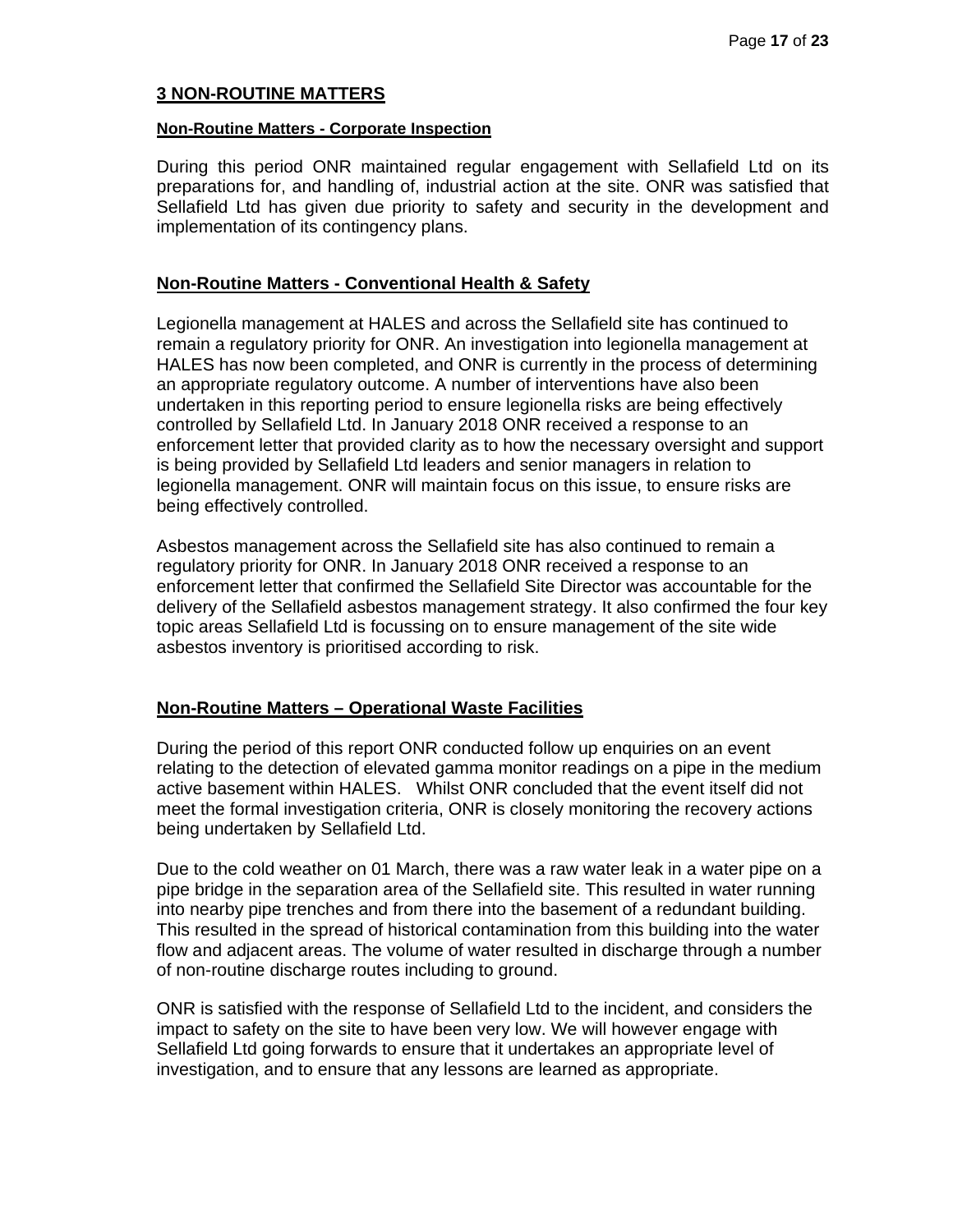# **Non-Routine Matters – Infrastructure**

An ONR team of inspectors assessed compliance with LC11; Emergency arrangements, via the annual safety led on-site demonstration exercise. ONR concluded that the licensee had provided an adequate demonstration, and would have coped if this had been a real event. The demonstration highlighted a number of areas where improvement is required, and ONR issued a formal enforcement letter requiring the licensee to undertake a review of its arrangements in relation to the findings identified.

During the period ONR conducted follow up enquiries that related to a chemical event within the licensee's Analytical Services facility. ONR determined that the licensee took prompt and appropriate action, and adopted a precautionary approach once the nature of the chemical hazard and its risk had been identified. ONR also considered that the licensee took timely and appropriate action to establish the extent of the issue across the site. Fundamentally the licensee responded well to the event once it occurred, but should have made and implemented arrangements to avoid having the event in the first place.

ONR concluded that the proportionate regulatory action was to issue a formal enforcement letter, and to require the licensee to undertake a review of its arrangements for managing waste chemicals within the Analytical Services facility, and across all other site-wide operating units.

During the period ONR also conducted follow up enquiries relating to the identification of a positive bio assay sample of an individual within the licensee's Analytical Services facility. ONR concluded that it would not be proportionate to take any further enforcement action here.

ONR continues to engage with Sellafield Ltd over the need to secure long term provision of analytical services for the Sellafield site. This is necessary to support the safety of ongoing operations, and specifically, hazard and risk reduction across the site. ONR has also continued to engage with Sellafield Ltd to regulate the reduction of legacy waste presently stored within the Analytical Services facility. ONR has been encouraged that Sellafield Ltd has continued to make significant progress in the removal of legacy wastes (both aqueous and solvent) during 2017/18 financial year.

# **Non-Routine Matters – Special Nuclear Materials (SNM)**

During the period of this report ONR completed the formal investigation into the contamination event in SNM (South). The investigation report is now complete, and ONR is currently in the process of determining an appropriate regulatory outcome.

# **Non-Routine Matters – THORP**

In January ONR undertook follow-up enquiries relating to a uranium trioxide power spillage in the THORP facility. Based on the findings ONR concluded that the event did not warrant an ONR formal investigation. The adequacy of SL's learning from the event will be followed up as part of routine regulatory business.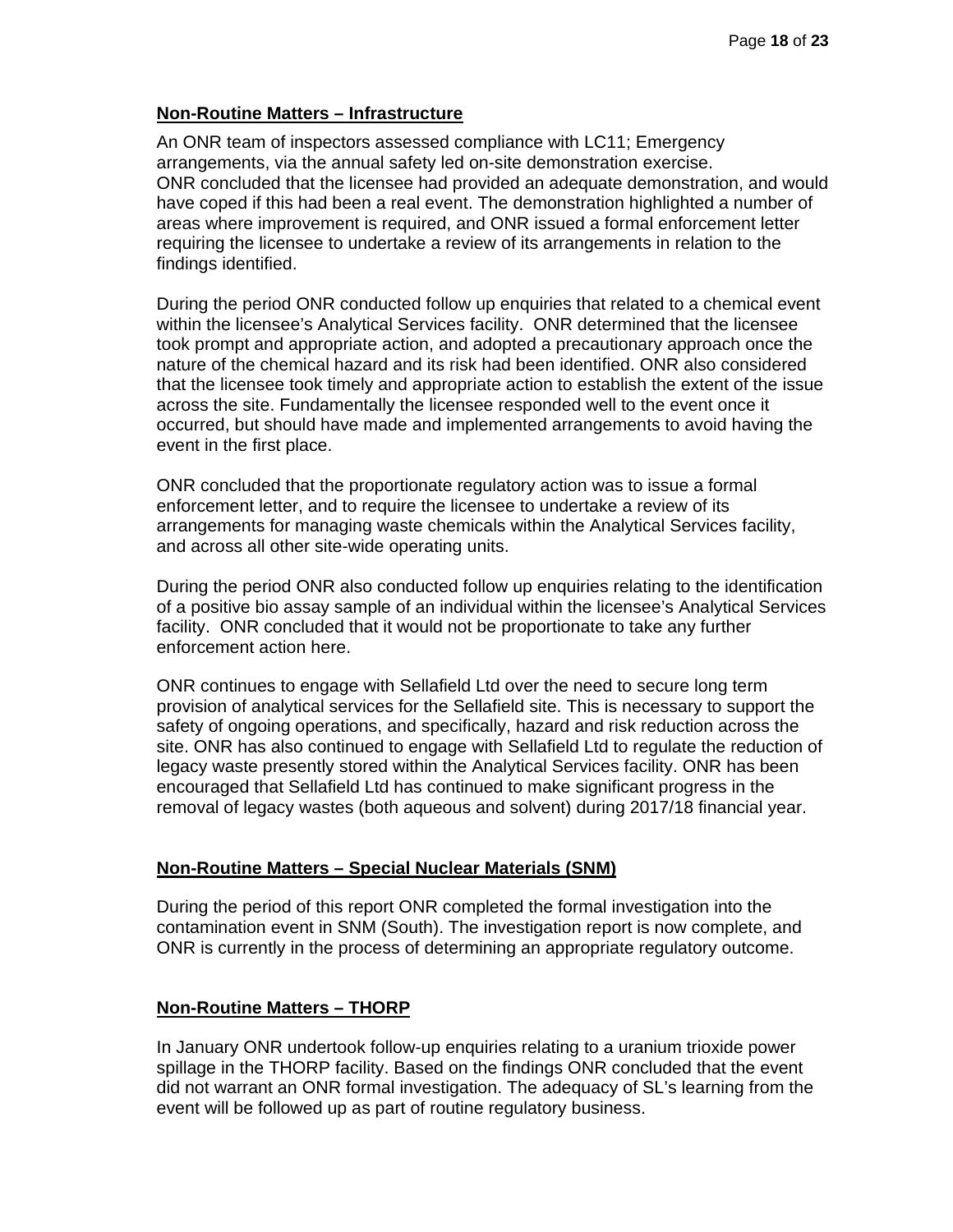# **Non-Routine Matters – Decommissioning**

ONR has undertaken an intervention into the shortfall in the delivery of safety improvement projects by NNL in the AHF under the supervision and control of the Remediation Division. Our intervention highlighted a number of concerns in NNL's capability and capacity to deliver these safety improvement projects and, in the application of Sellafield Ltd's corporate arrangements for the supervision and control of NNL. In consequence, we have formally requested an action plan from NNL to address these shortfalls and raised a Regulatory Issue to track their resolution.

# **Non-Routine Matters – General Permissioning**

ONR's permissioning process continues to monitor Sellafield Limited's planned submissions in accordance with its Hold Point Control Plan, which forms part of its arrangements.

# **Non-Routine Matters – Magnox**

During this period, ONR conducted follow-up enquiries on several minor events reported by Sellafield Ltd in the Magnox Reprocessing Facility (MRF). Whilst none of these resulted in a judgement that further investigation was required, the intelligence gained led ONR to observe that a number of the minor events related to behaviours of individuals, some of whom were in leadership or supervisory roles. ONR raised this observation with Sellafield Ltd, who had independently noted the apparent trend and already started to undertake a self-assessment using a number of data sources. Sellafield Ltd has responded positively to this situation and is implementing a number of initiatives to drive improvements to the safety culture. At the end of February, Sellafield Ltd extended an unplanned shutdown of the MRF, following an instrument failure, to take the opportunity to undertake some of the improvement activities identified, prior to restarting the plant. Sellafield Ltd is also using its internal regulator to provide feedback, which is independent from the operational management chain. ONR is, where appropriate, supporting Sellafield Ltd and sharing knowledge to assist in improving the safety culture in the MRF. We consider the response to the current action positively, whilst monitoring proposed activities and outcomes, in case further intervention is required.

# **Non-Routine Matters – Periodic Review of Safety**

Sellafield Ltd's Periodic Safety Review (PSR) programme remains on schedule and the licensee's new arrangements continue to bed-in well. These arrangements are resulting in better attention being applied to those improvements which have the greatest impact on nuclear safety.

The THORP facility is currently moving towards the end of its operational life and parts of the facility are scheduled to transition from commercial operations into Post Operation Clean Out (POCO), shortly after the planned final fuel shearing operations in November 2018. ONR has interacted with Sellafield Ltd at an early stage on the THORP & Finishing Line 6 (FL6) POCO Event Driven Review (EDR). The interactions have included monthly progress updates, a workshop which was well attended by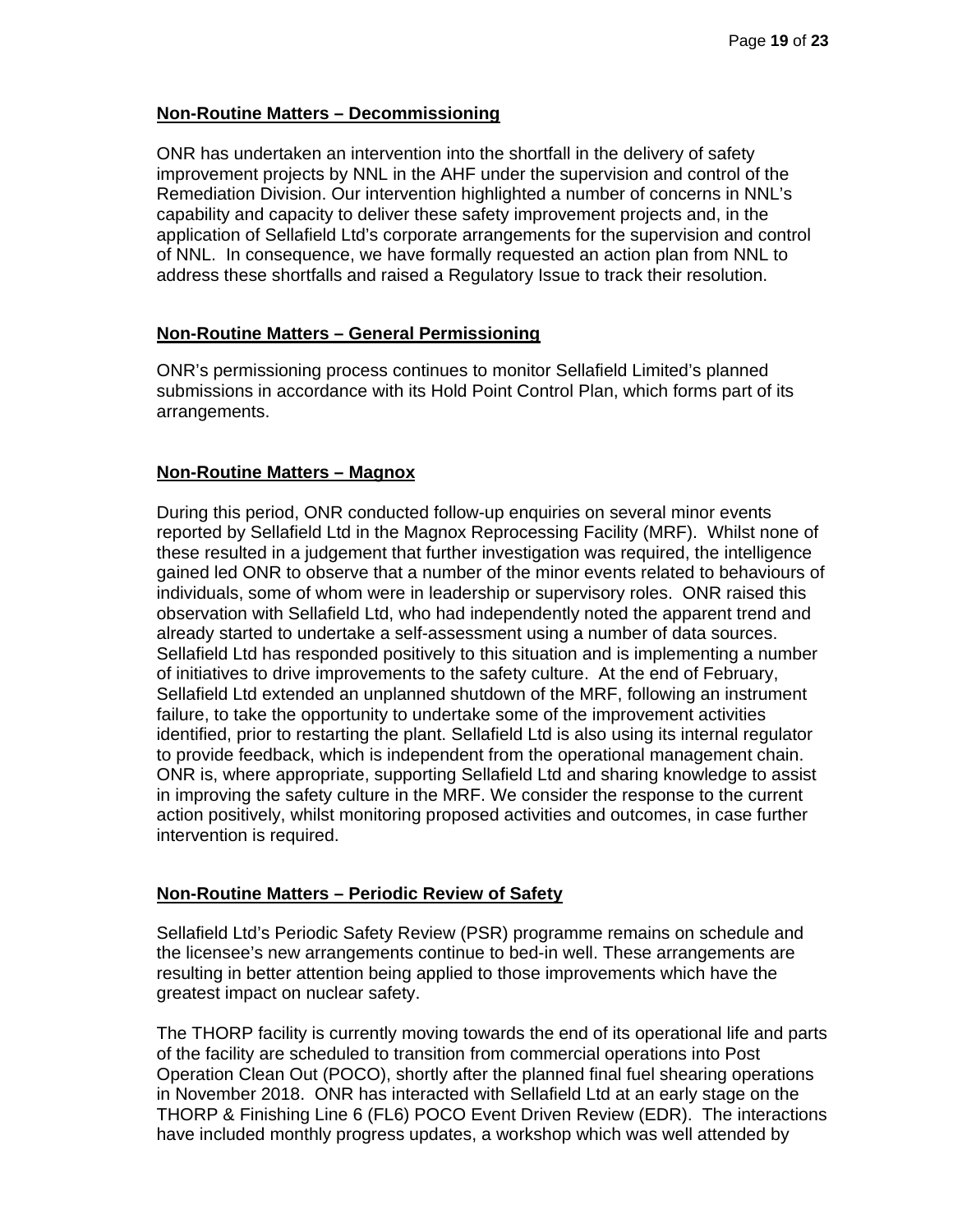ONR and Sellafield Ltd staff, an inspection of the processes being proposed to achieve POCO, an inspection of the facility, and the production of a Project Assessment Report. ONR acknowledges the considerable progress that Sellafield Ltd has made with the THORP & FL6 POCO EDR in the period, but considers that the EDR has not yet developed far enough to provide adequate confidence in the proposed approach. However, Sellafield Ltd has developed and presented a credible plan for transitioning parts of the THORP & FL6 facility into POCO and we expect the necessary regulatory confidence will be generated as the plan is delivered.

ONR carried out a Licence Condition 15; Periodic Review, inspection of the Alpha Residues Recovery Plant to ensure that Sellafield Ltd has adequately reviewed the extant safety case and considered the capability of the facility to support future safe operations, (whilst recognising that it is undergoing a long term decommissioning programme). ONR concluded that Sellafield Ltd has carried out an adequate Periodic Safety Review here.

ONR has continued to interact with Sellafield Ltd on a number of safety case initiatives to review the methodology, implementation, and adequacy of its arrangements in this respect.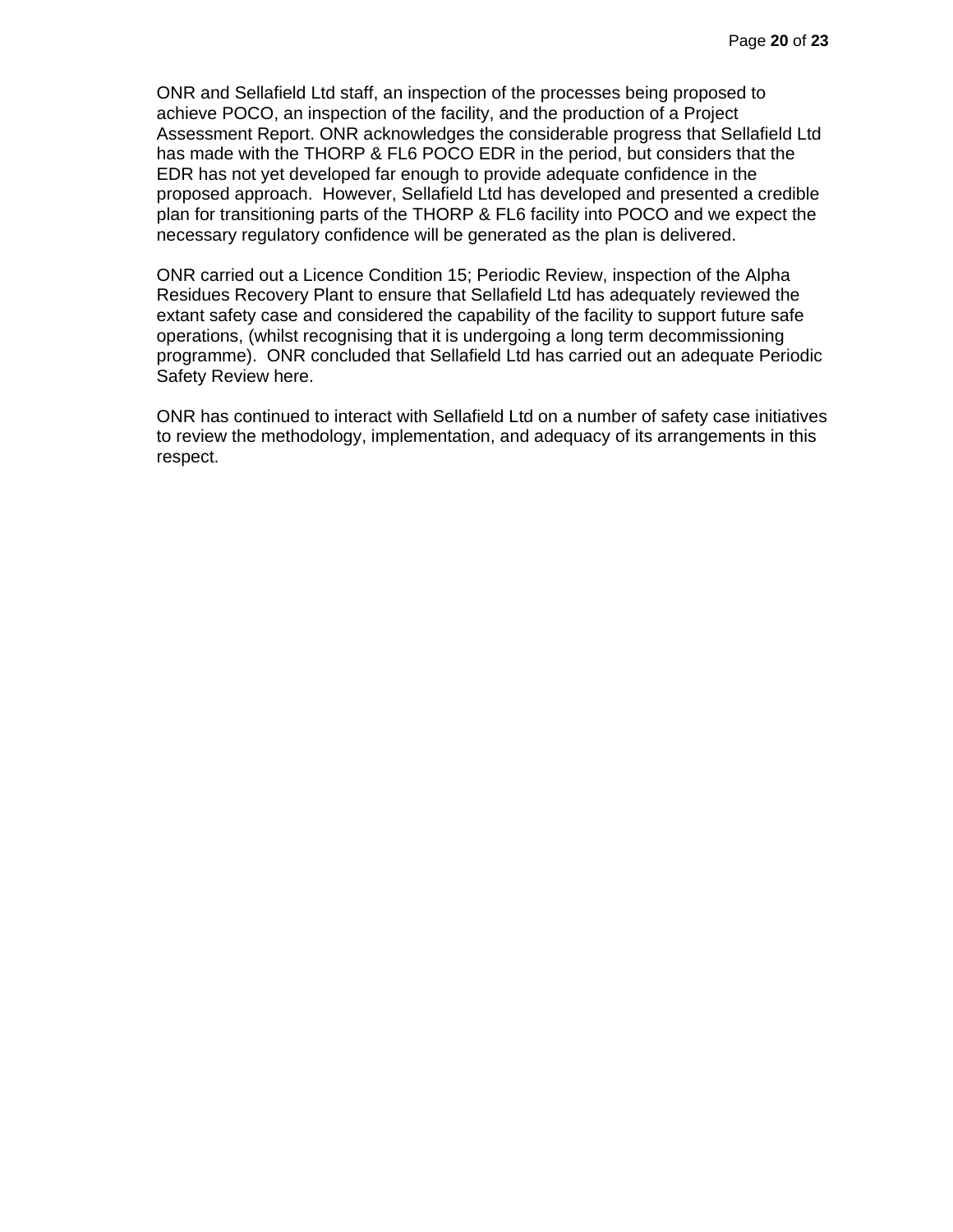# **4 REGULATORY ACTIVITIES**

# **Licence Instruments and Enforcement Notices Issued by ONR during this period**

| <b>Date</b> | Type      | <b>Ref No</b> | <b>Description</b>                                                                                                              |
|-------------|-----------|---------------|---------------------------------------------------------------------------------------------------------------------------------|
| 09/11/2017  | Agreement | 506           | LC22(1) - Agreement to actively<br>commission Evaporator D                                                                      |
| 29/03/2018  | Agreement | 509           | $LC22(1)$ – Agreement to active<br>commissioning of First Extension<br>Liquor Activity Reduction (Magnox<br>Swarf Storage Silo) |

Reports detailing the above regulatory decisions may be found on the ONR website at http://www.onr.org.uk/pars/.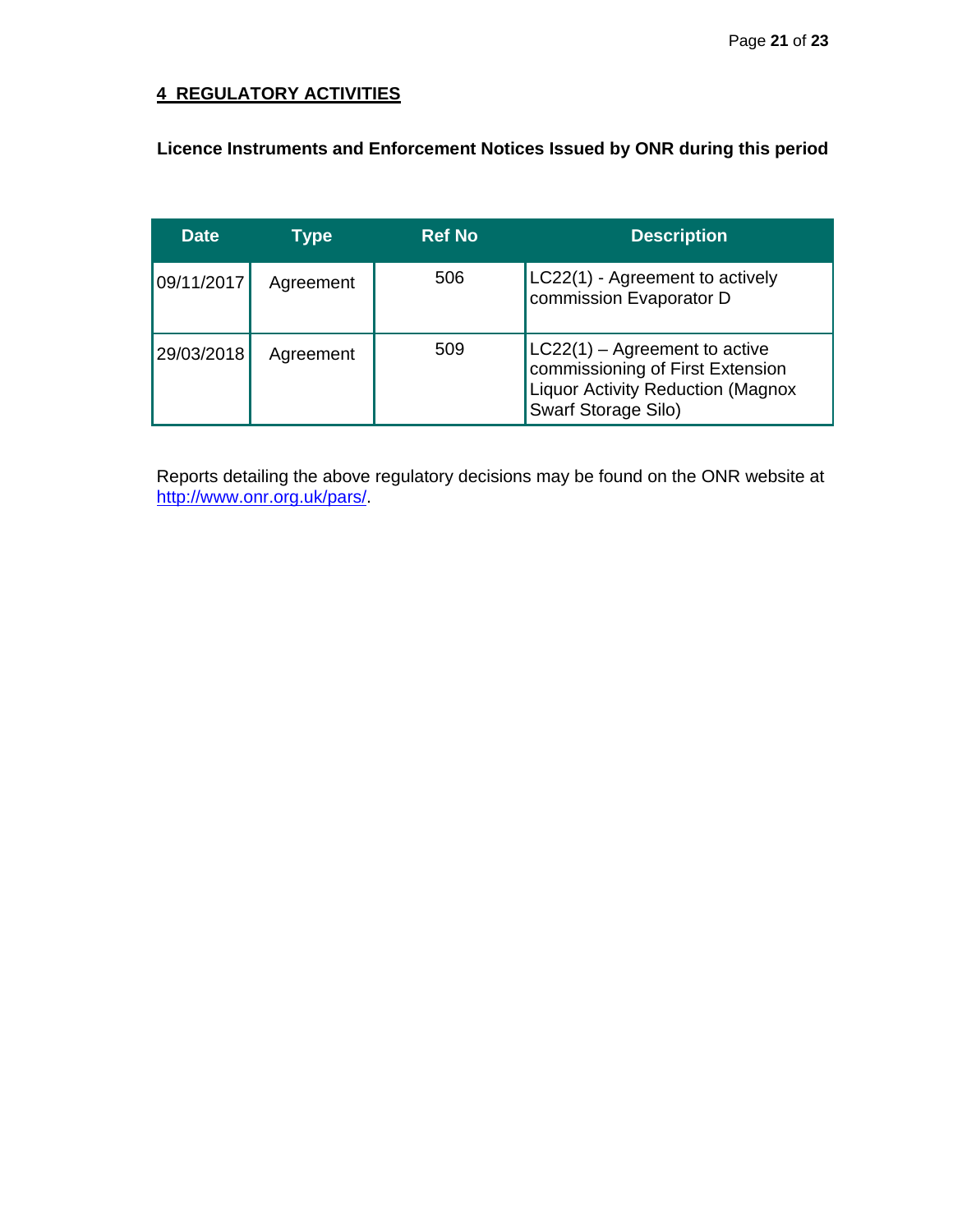# **5 NEWS FROM ONR**

In January, ONR received the results of its first external stakeholder survey which was undertaken by YouGov on behalf of ONR. A broad range of stakeholders were invited to participate in an online survey, with 351 responses received. In addition to the online survey, a number of in depth interviews were also completed with stakeholders. While overall the results demonstrate ONR is seen as a high performing organisation with good levels of stakeholder confidence, there are areas where improvements can be made and we will be working with our divisions on those in the coming months. Further details about the survey results can be found in our March 2018 newsletter which is available on ONR's website.

In February, ONR held its first webinar following the publication of the 'Guide to enabling regulation in practice.' Chief Nuclear Inspector, Mark Foy and Deputy Chief Inspector, Mike Finnerty, were on hand to answer questions about the guide which has been designed to illustrate working examples of enabling regulation in practice. This is a new channel of communication for ONR and we'll be holding further webinars on different topics over the coming months. If you would like to join future webinars then please get in touch with the ONR Communications team via contact@onr.gov.uk

In March, ONR held the first of two meetings this year with representatives from across the NGO community. Held in Birmingham, the meeting was attended by 15 NGO representatives from 11 different organisations. Topics discussed included: Domestic Safeguards pending the withdrawal of the UK from Euratom; Emergency Planning Arrangements; and the ONR Stakeholder Survey results. The next meeting is scheduled to take place in October 2018. We are keen to increase the number of people engaging with ONR on nuclear safety and security issues and would like to invite members of SSGs, and LCCs to join our engagement programme. For more details please get in touch via contact@onr.gov.uk

For the latest news and updates from ONR visit the website and sign up for the ONR Newsletter (http://www.onr.org.uk/ebulletin/index.htm).

#### **6 CONTACTS**

Office for Nuclear Regulation Redgrave Court Merton Road Bootle Merseyside L20 7HS Website: www.onr.org.uk Email: contact@onr.gsi.gov.uk